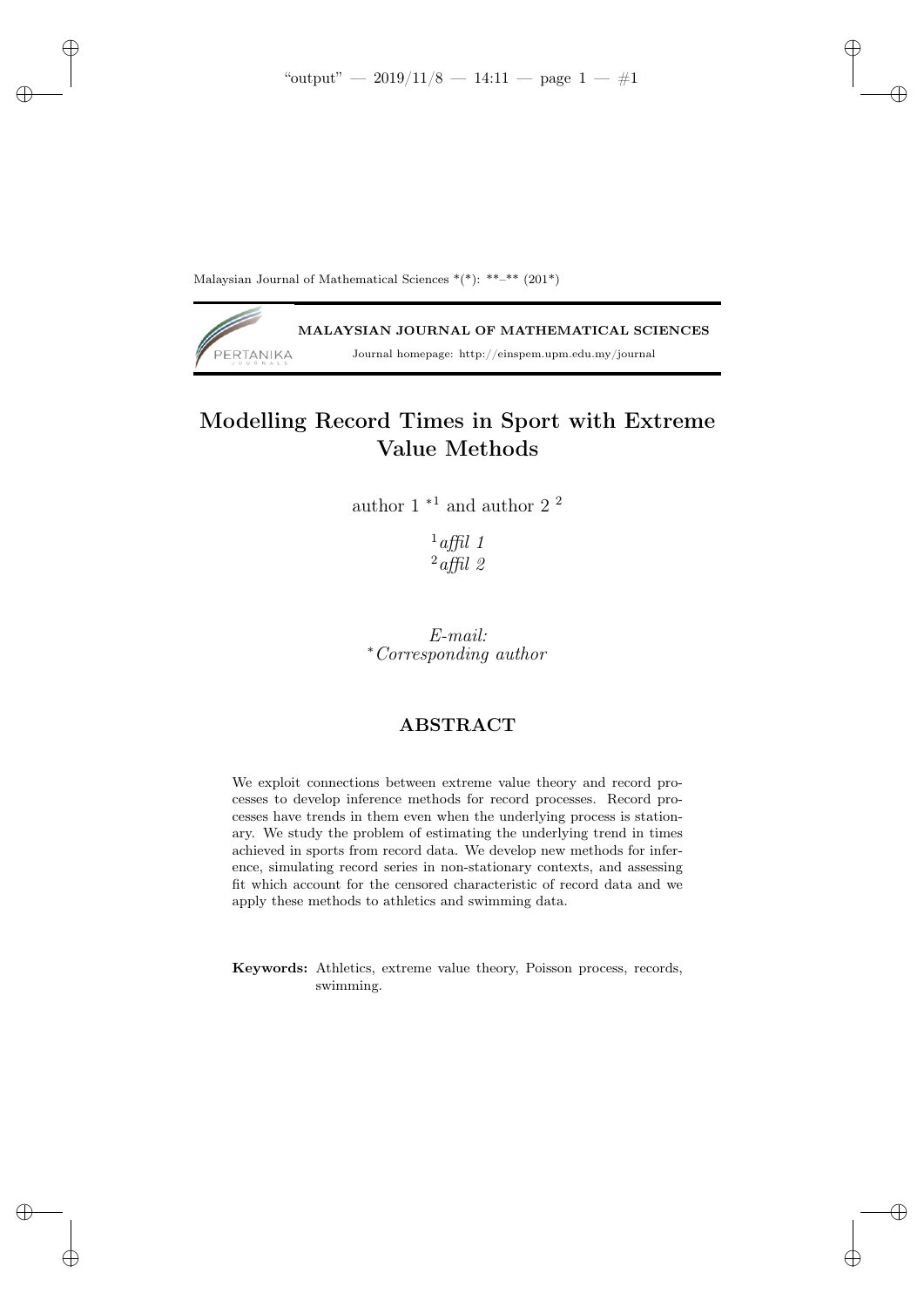✐

✐

✐

author

### 1. Introduction

In many fields records are of particular interest such as in weather (highest flood, hottest temperature, strongest wind speed) and in finance (largest insurance claim, biggest stock market crash). In sporting events, such as athletics and swimming, records are the vital events in characterising the development of the sport, they are the target for competitors, and they receive most publicity. Records are however simply the most extreme values in a series at the time of their occurrence and so there are natural connections between the theory for records and the theory for extreme values, this has been exploited in probabilistic results for records by [Ahsanullah](#page-19-0) [\(2004\)](#page-19-0), [Arnold et al.](#page-20-0) [\(1998\)](#page-20-0), [Ah](#page-19-1)[sanullah and Bhoj](#page-19-1) [\(1996\)](#page-19-1), [Bairamov](#page-20-1) [\(1996\)](#page-20-1), [David and Nagaraja](#page-20-2) [\(2003\)](#page-20-2), [Glick](#page-20-3) [\(1978\)](#page-20-3), [Sibuya and Nishimura](#page-20-4) [\(1997\)](#page-20-4), [Smith](#page-20-5) [\(1988\)](#page-20-5) and [Benested](#page-20-6) [\(2004\)](#page-20-6). In this paper we apply and adapt our knowledge of extreme value methods to the analysis of record data for sporting events, focusing on athletics track events and swimming competitions.

To illustrate the issues in this paper first consider the minimum record process  $\{Y_t\}$  which arises from a stationary sequence  $\{X_t\}$ , i.e.  $Y_t = \min(X_1, \ldots, X_t)$ . We assume that  $\{X_t\}$  are continuous random variables. Let  $R_t = I(X_t \lt Y_{t-1})$ be an indicator variable for the occurrence of a record at time t and let  $N_n$ be the number of records until time n, with  $N_1 = 1$  by definition. Then  $R_t \sim \text{Bernoulli}(t^{-1})$  and  $E(N_n) = \sum_{t=1}^n E(R_t) = \sum_{t=1}^n \frac{1}{t}$ , so for large n,  $E(N_n) \approx \log n + \gamma$ , with  $\gamma$  is Euler's constant 0.5772.... [Arnold et al.](#page-20-0) [\(1998\)](#page-20-0) point out that about 7 records are expected to occur in a sequence of 100,000 observations of a stationary sequence, so when studying records of stationary processes we need to recognise that records are broken rarely. Furthermore, there is a decreasing trend in the  $\{Y_t\}$  process as  $Y_{t+1} \leq Y_t$  for all  $t \geq 1$ .

If an analysis is to be undertaken from a series of record data  $\{Y_t\}$  alone then at first sight it may appear that the information in the series is limited as many of the values in the series will be identical. The few values in the series where the record changes, i.e.  $Y_t < Y_{t-1}$  tell us directly that  $X_t = Y_t$ . However, the record remaining unchanged does also provide information about the underlying  $\{X_t\}$  process as  $Y_t = Y_{t-1}$  tells us that  $X_t > Y_{t-1}$ , so this gives censored information about the underlying  $\{X_t\}$  process. Despite the information from censored data, for stationary series the information about the record process is gathered very slowly because when the probability of not breaking the record is high there is very limited information in the censored data.

As sports have increasingly become professional, their training techniques

✐

✐

✐

✐

2 Malaysian Journal of Mathematical Sciences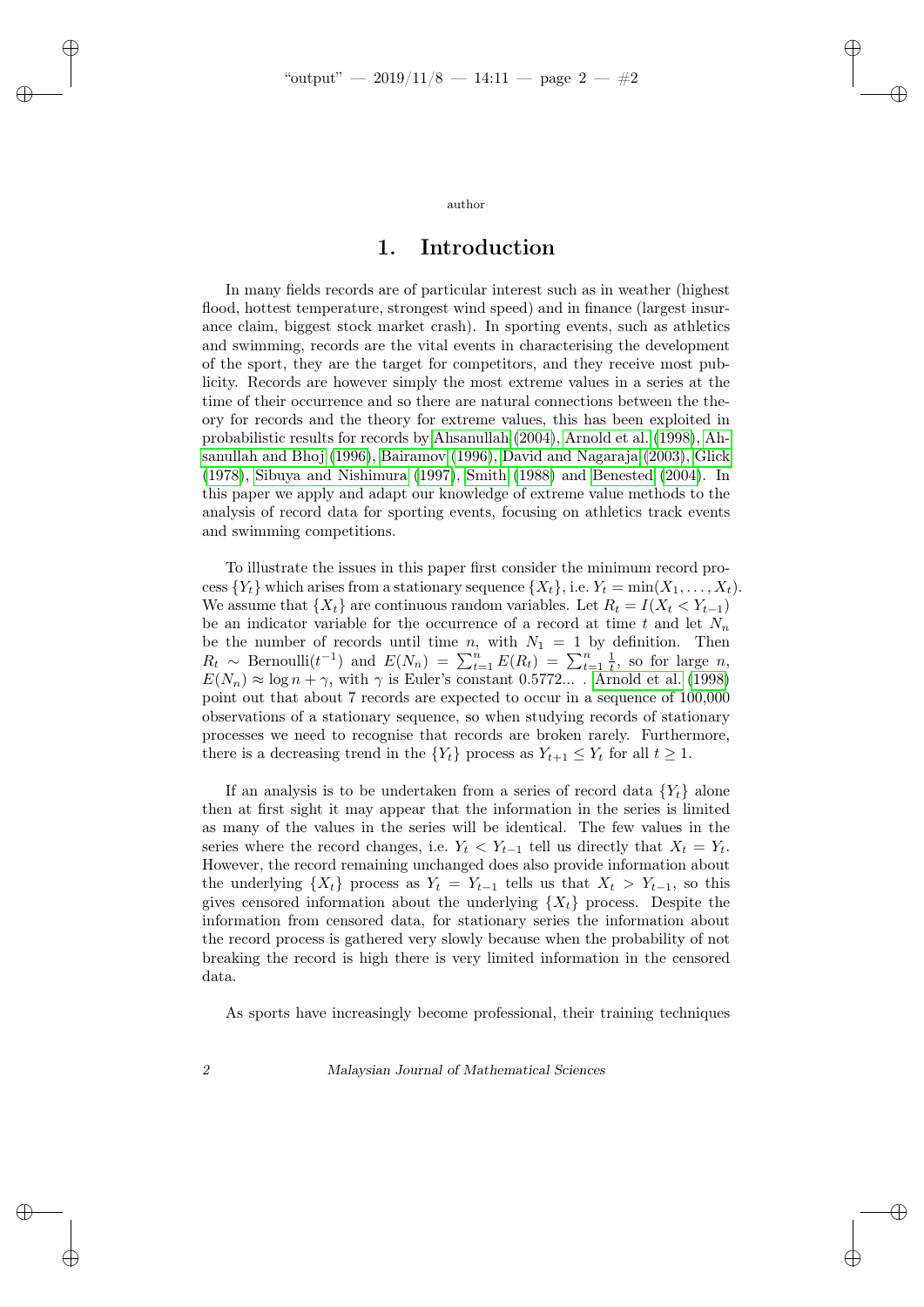✐

✐

✐

<span id="page-2-0"></span>

#### Modelling Record Times in Sport with Extreme Value Methods

Figure 1: Plot A - women's athletics 3000 m with annual minima (circle) and annual record data (dot) from 1972 to 1992; Plot B - women's athletics 1500 m with annual minima (circle) and annual record data (dot) from 1972 to 1992.

have been refined, dietary knowledge has been improved, more people are training to high standard in every sport, and it is clear that the underlying marginal distribution of elite performance in sport has changed. This is seen in the athletics and swimming data we study. Figure 1 shows the annual best times achieved in recognised international competitions over the period of 1972-1992 for the women's athletics 1500 m and 3000 m track events, see [Robinson and](#page-20-7) [Tawn](#page-20-7) [\(1995\)](#page-20-7). The record process, derived from these annual data, is also on the figure. It shows that the number of records being broken is greater than would be expected if the annual best performance was stationary over time.

Similarly, Figure 2 shows the FINA world record series of the men's 400 m freestyle swimming event plotted against the actual times in the year when the records are achieved. Unlike the athletics data, this type of record data shows when the record has been broken more than once in a year. Again the number of records is greater than would be expected if the series was stationary, indicating a trend in elite performances. We call the two types of data annual record data and actual record data respectively.

As indicated earlier, the record process exhibits a trend even when the

Malaysian Journal of Mathematical Sciences 3

✐

✐

✐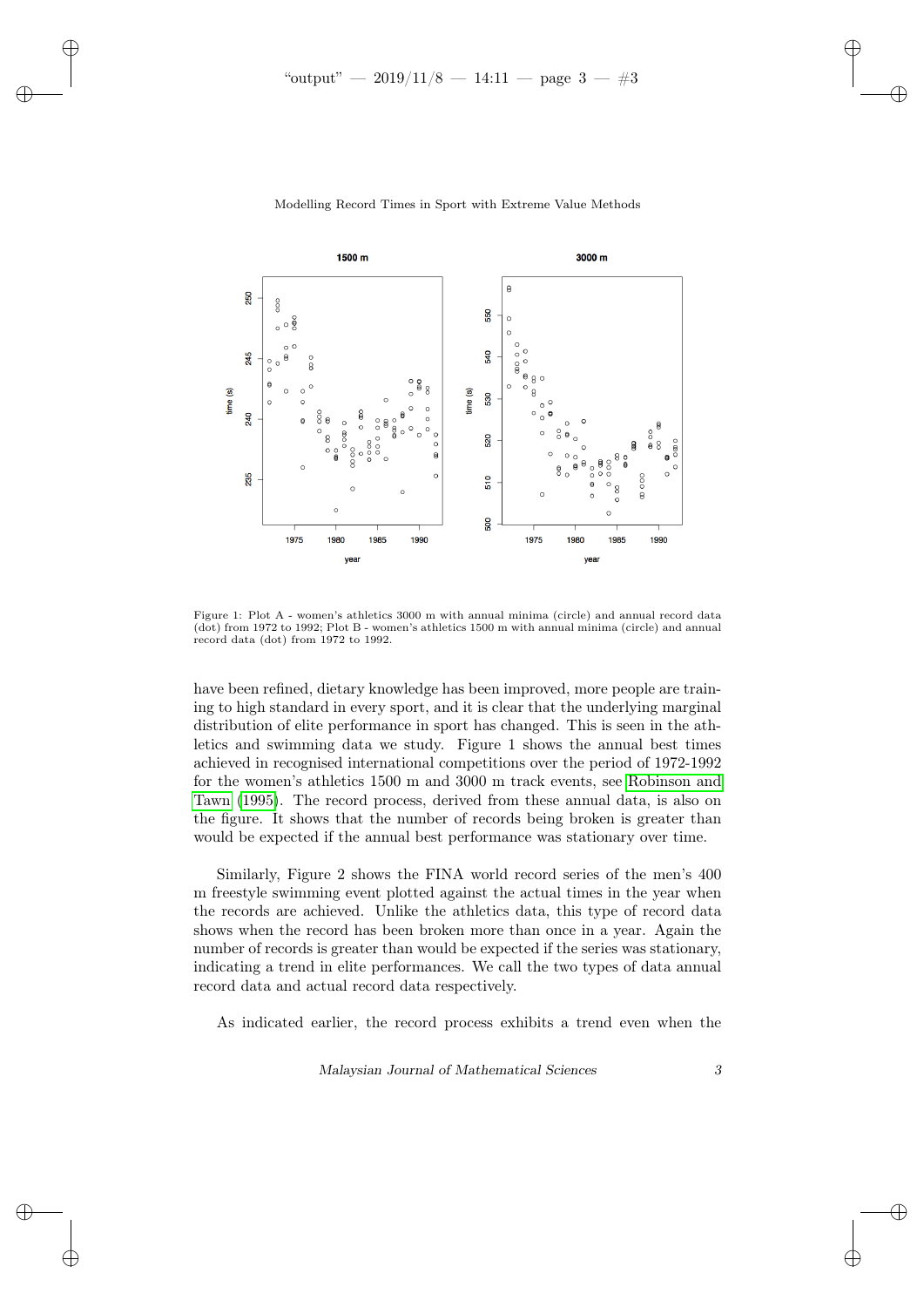





Figure 2: The men's Olympic 400 m freestyle gold medallist's times (empty dot) and the men's actual world record data for 400 m freestyle (dark dot) from 1912 to 2004.

underlying process is stationary. We can tell from the number of records in the actual record data that there must be non-stationarity in the underlying process but it is clear that separating the component of the trend due to records from that due to non-stationarity is not obvious from information on the record process alone. For the annual records data in athletics we also have annual best data which allows us to identify the separation as the records decrease over time faster than the mean of the annual best data.

Most often data on records takes the form of actual record data as annual record data exclude records if the record is broken more than once in a year. Furthermore, annual best data (from which annual record data are typically derived) are difficult to find for early periods in the history of an event whereas all actual records are well documented. As annual best data, and their associated annual record data, provide information on both the underlying process and the record process we first study these data, this helps in identifying the level of loss of information in analysing annual records in comparison to annual best data and identifies the need for some independent information on the trend in the underlying series.

✐

✐

✐

✐

4 Malaysian Journal of Mathematical Sciences

✐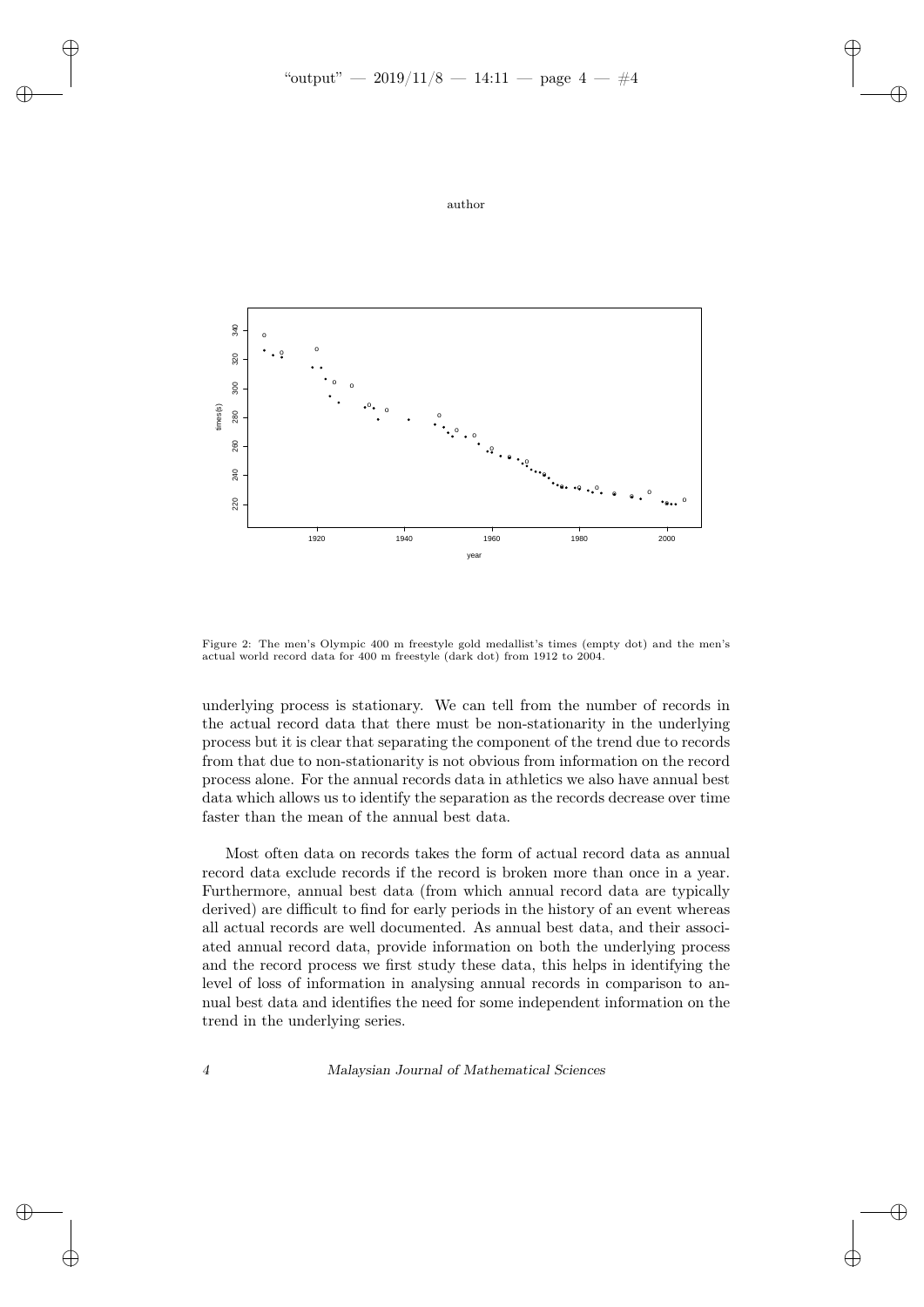✐

✐

✐

### Modelling Record Times in Sport with Extreme Value Methods

As the data are minima times the appropriate distribution for the annual best is the generalised extreme value distribution for minima,  $GEVM(\mu, \sigma, \xi)$ . which has a distribution function

$$
H(x) = 1 - \exp\left\{-\left[1 - \xi \left(\frac{x-\mu}{\sigma}\right)\right]_+\right\}^{-1/\xi} \tag{1}
$$

with a location parameter  $\mu \in \mathbb{R}$ , a scale parameter  $\sigma > 0$ , a shape parameter  $\xi \in \mathbb{R}$  and  $[y]_+ = \max(y, 0)$ , see [Coles](#page-20-8) [\(2001\)](#page-20-8). The negative Gumbel is given by the GEVM distribution with  $\xi \to 0$ , the negative Fréchet by  $\xi > 0$  and the Weibull by  $\xi < 0$ . The justification for this distribution is that it is the only possible non-degenerate distribution for the limiting distribution of the minima of stationary sequences after linear normalisation, see [Leadbetter et al.](#page-20-9) [\(1983\)](#page-20-9).

Stationarity over a year may be a reasonable approximation to justify the choice of the GEVM distribution, but the obvious non-stationarity in the annual best times suggest that at least some of the parameters of the GEVM need to change over time, as in the modelling framework of [Davison and Smith](#page-20-10) [\(1990\)](#page-20-10) and [Coles](#page-20-8) [\(2001\)](#page-20-8). Here we assume that the GEVM parameter  $\mu(t)$  varies smoothly over time t, with  $\sigma$  and  $\xi$  being a constant, i.e. the non-stationarity is purely a location shift in the elite performance in a year. This is justified by findings in [Adam and Tawn](#page-19-2) [\(2011\)](#page-19-2) and [Adam and Tawn](#page-19-3) [\(2012\)](#page-19-3) more generally for data of this type but also given the limited data in our applications it is also unlikely that we can find evidence that the scale and shape parameter changes over time. For the athletics example we take  $\mu(t)$  as a simple exponential decay but for the swimming data no simple parametric model seems appropriate so we use non-parametric methods for estimating  $\mu(t)$ .

We study annual records using the information that they are simply a partially censored series of annual best data. Following the study of annual records we then develop a general Poisson process limiting characterisation for modelling the actual record data. Specifically, point process results for extremes, [Pickands](#page-20-11) [\(1971\)](#page-20-11) and [Smith](#page-20-12) [\(1989\)](#page-20-12), are adapted to record values recognising that records are a form of censored extreme value data.

Again modelling the non-stationarity of the underlying data needs to be addressed. Evidence from the analysis of annual records shows the need for information on the trend in elite performance (in the form of annual best data or something equivalent) to supplement information from the annual record to get any form of useful inference. In order to make inferences from the actual record data we need additional data that provides information about the trend of the underlying series. Annual best data are not available generally for other record series so some form of proxy data are required. For the actual record

Malaysian Journal of Mathematical Sciences 5

✐

✐

✐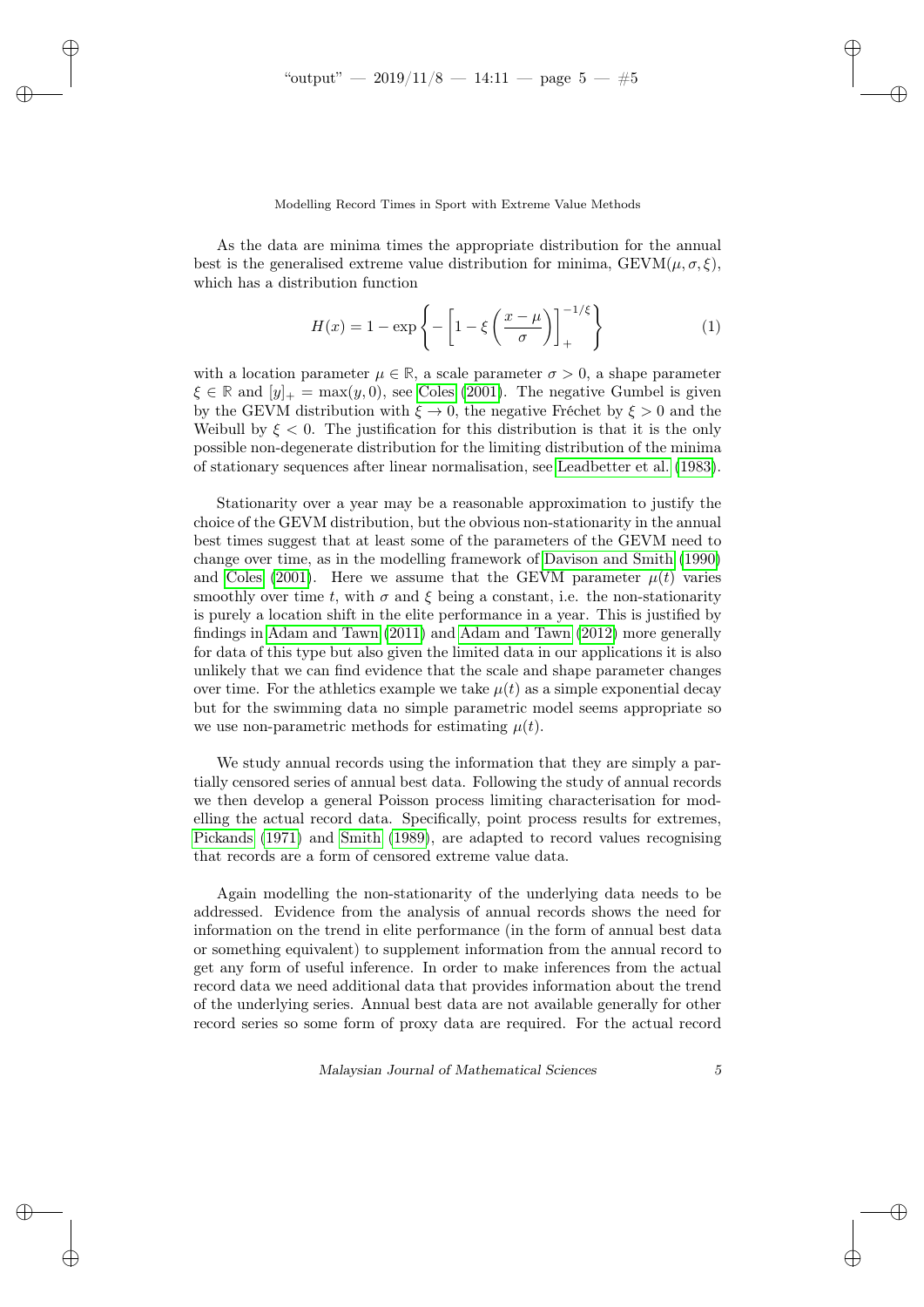✐

✐

✐

### author

data for swimming we use the Olympic gold medallists' times as proxy data for inference on the trend in elite performances.

The structure of this paper is as follows. In Sections 2 and 3 we derive models and inference methods for annual record data and actual record data respectively. As a large amount of data are censored this information needs to be accounted for not just in the fitting but also in methods of goodness-of-fit for both methods. Then we apply the theory to athletics data in Section [5](#page-13-0) and swimmming data in Section [6.](#page-16-0)

## 2. Models and Inference for Annual Records

If  $Z_1, \ldots, Z_n$  is the sequence of annual minima from  $\{X_t\}$  with  $Z_t$  the annual minima in year t then we define  $Y_t = \min(Z_1, Z_2, \ldots, Z_t)$  for  $t \ge 1$  so that  $\{Y_t\}$ is the annual record process. We assume that  $\{Z_t\}$  are independent with  $Z_t \sim$ GEVM( $\mu(t), \sigma, \xi$ ) and so  $\mu(t), t = 1, \ldots, n, \sigma$  and  $\xi$  determine the distribution of the annual record process. Suppose that we have data for  ${Y_t}$  but not  ${Z_t}$ . When  $Y_t \leq Y_{t-1}$ , i.e. a record occurs, then  $Y_t = Z_t$  is an observation from a GEVM( $\mu(t), \sigma, \xi$ ) variable. When  $Y_t = Y_{t-1}$ , i.e. not a record, then  $Z_t > Y_t$ so  $Z_t$  is a GEVM $(\mu(t), \sigma, \xi)$  variable censored below at  $Y_t$ . Consequently, the log-likelihood function for the record sequence  $\mathbf{y} = (y_1, \ldots, y_n)$  is

<span id="page-5-0"></span>
$$
\ell(\pmb{y}; \pmb{\mu}, \sigma, \xi) = -\sum_{t=1}^{n} I_t \log \sigma - \sum_{t=1}^{n} I_t \left( 1 + \frac{1}{\xi} \right) \log \Psi_t \n- \sum_{t=1}^{n} I_t \Psi_t^{-1/\xi} - \sum_{t=1}^{n} (1 - I_t) \Psi_t^{-1/\xi}
$$
\n(2)

where  $\Psi_t = \left[1 - \xi \left(\frac{y_t - \mu(t)}{\sigma}\right)\right]$  $_+$ , with  $I_t = I(Y_t < Y_{t-1})$  and  $\boldsymbol{\mu} = (\mu(1), \dots, \mu(n)).$ 

If  $\mu(t)$  can be parametrically specified then maximum likelihood estimates are obtained by maximizing [\(2\)](#page-5-0) directly. However if  $\mu(t)$  is specified only to be a smooth function we use a penalized log-likelihood function for the GEVM distribution of the form

<span id="page-5-1"></span>
$$
\ell(\mathbf{y}; \boldsymbol{\mu}, \sigma, \xi) - \frac{\lambda}{2} \boldsymbol{\mu}^T K \boldsymbol{\mu}, \tag{3}
$$

where K is a symmetric  $n \times n$  matrix of rank  $n-2$ , defined in [Green and](#page-20-13) [Silverman](#page-20-13) [\(1994\)](#page-20-13) which depends only on  $(1, 2, \ldots, n)$  and  $\lambda$  is a smoothing parameter we select using the AICc criteria. The second term in the penalized

6 Malaysian Journal of Mathematical Sciences

✐

✐

✐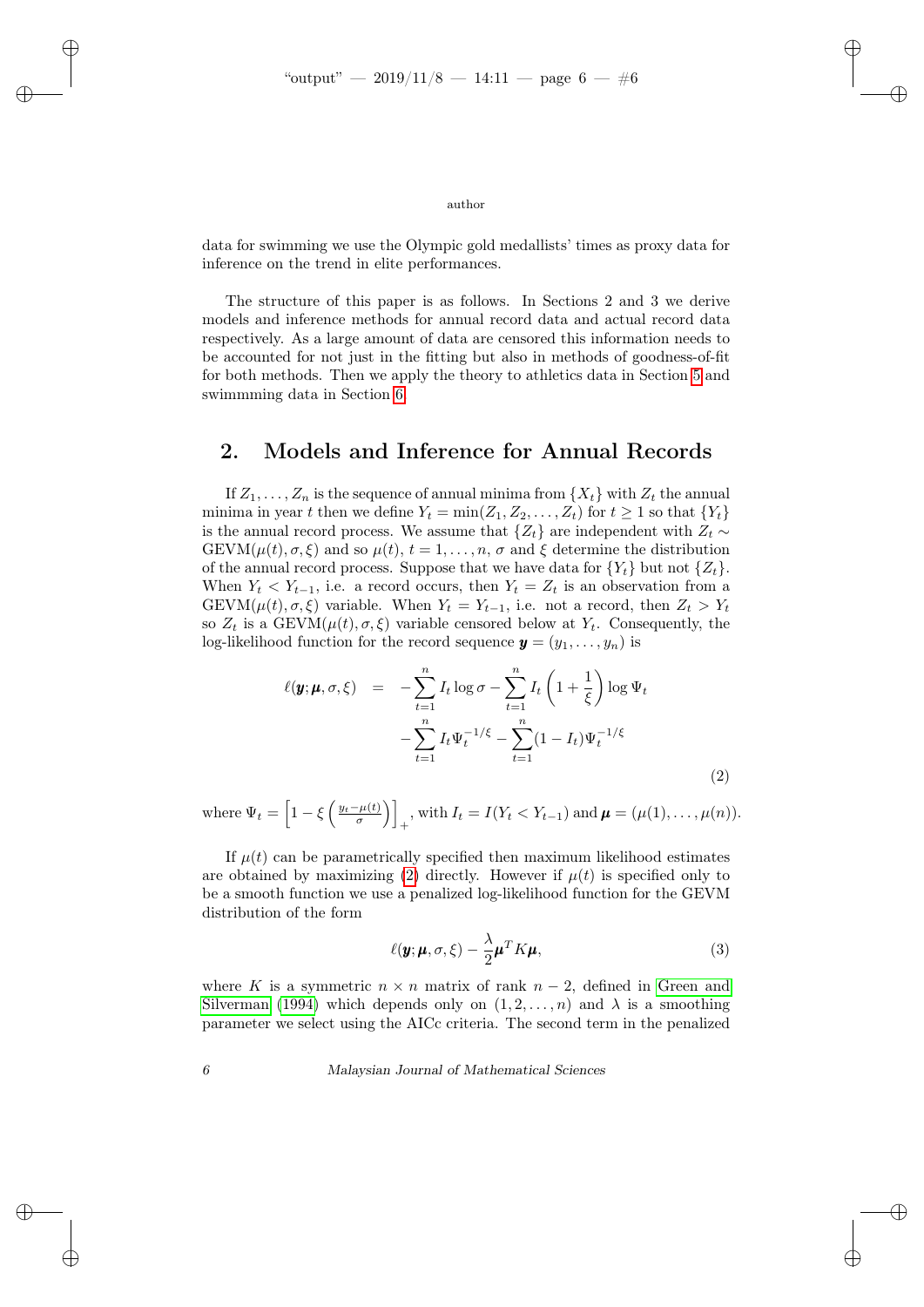✐

✐

✐

Modelling Record Times in Sport with Extreme Value Methods

log-likelihood [\(3\)](#page-5-1) imposes a penalty for the smooth  $\mu$  values. We maximize Equation [\(3\)](#page-5-1) to get the best estimate values of  $\hat{\mu}$ ,  $\hat{\sigma}$  and  $\hat{\xi}$  using the Fisher's scoring method explained in [Adam](#page-19-4) [\(2007\)](#page-19-4).

As the estimated parameters determine the distribution of  ${Y<sub>t</sub>}$  through  $\{Z_t\}$  we need to derive the distribution of  $\{Y_t\}$ . When  $\{Z_t\}$  are independent and identically distributed (IID) then

$$
\Pr(Y_t > y) = \Pr(Z_1 > y) \Pr(Z_2 > y) \dots \Pr(Z_t > y) \\
= \exp\left\{-\left[1 - \xi \left(\frac{y - \mu_t^*}{\sigma_t^*}\right)\right]_+^{-1/\xi}\right\},\tag{4}
$$

where  $\mu_t^* = \mu - \frac{\sigma}{\xi}(t^{\xi} - 1)$  and  $\sigma_t^* = \sigma t^{\xi}$ , so  $Y_t \sim \text{GEVM}(\mu_t^*, \sigma_t^*, \xi)$ , so the expected value for  $Y_t$  is  $E(Y_t) = \mu_t^* + \frac{\sigma_t^*}{\xi} [1 - \Gamma(1 - \xi)].$  For the non-stationary case as  $Pr(Y_t > y)$  is complex we resort to deriving the distribution of  $\{Y_t\}$  by simulation from  $\{Z_t\}.$ 

We can assess the fit of the model through comparison of  $Y_m$  and its estimated expected value  $\hat{E}(Y_m)$ . This comparison is complicated by the strong dependence in  ${Y_t}$ . Instead we prefer to exploit the property that if  $Z_t \sim \text{GEVM}(\mu(t), \sigma, \xi)$  then  $Z_t = \mu(t) + E_t$ , where  $\mu(t)$  is the trend in  $Z_t$ and  $E_t \sim \text{GEVM}(0, \sigma, \xi)$ . Then the estimated sequence of  $\{E_t\} = \{Z_t - \hat{\mu}(t)\}\$ for  $t = 1, \ldots, n$  are IID. We use estimated values of  $\{E_t\}$  to construct the P-P and Q-Q plots for assessing the goodness of fit of the record progression data.

The initial step is to get the  $E_t$  value. If  $Y_t$  is a record then  $Z_t = Y_t$ , we get  $E_t = Y_t - \mu(t)$ . Otherwise, if  $Y_t$  is not a record then  $Z_t > Y_{t-1}$  so  $E_t > Y_t - \mu(t)$ . Data on  ${E_t}$  are therefore censored when no record is broken. To estimate the distribution of  $E$  we need to account for censoring, with the standard approach being the Kaplan-Meier estimator. Let  $e_{(1)} < \ldots < e_{(m)}$  denote the residuals of the observed records and  $d_i$  be the number of  $\{E_t\} > e_{(i)}$ . The Kaplan-Meier estimate for a survival function is given by  $\hat{H}_{KM}(z)$  =  $\prod_{i:e_{(i)}. The model-based estimate of the distribution function for$ E is  $\hat{H}(z) = 1 - \exp \left\{-\left[1 - \hat{\xi}\left(\frac{z}{\hat{\sigma}}\right)\right]_1^{-1/\hat{\xi}}\right\}$ + . By comparing the model-based survival probability and empirical Kaplan Meier the P-P and Q-Q plots can be constructed. Let  $e_{(j)}^*$  be the j<sup>th</sup> largest of  $e_1, \ldots, e_n$  (i.e. observed and censored values together) then the P-P plot is constructed by plotting

 $\hat{H}(e_{(i)}^*)$  against  $\hat{H}_{KM}(e_{(i)}^*)$  for  $i = 1, ..., n$ .

Malaysian Journal of Mathematical Sciences 7

✐

✐

✐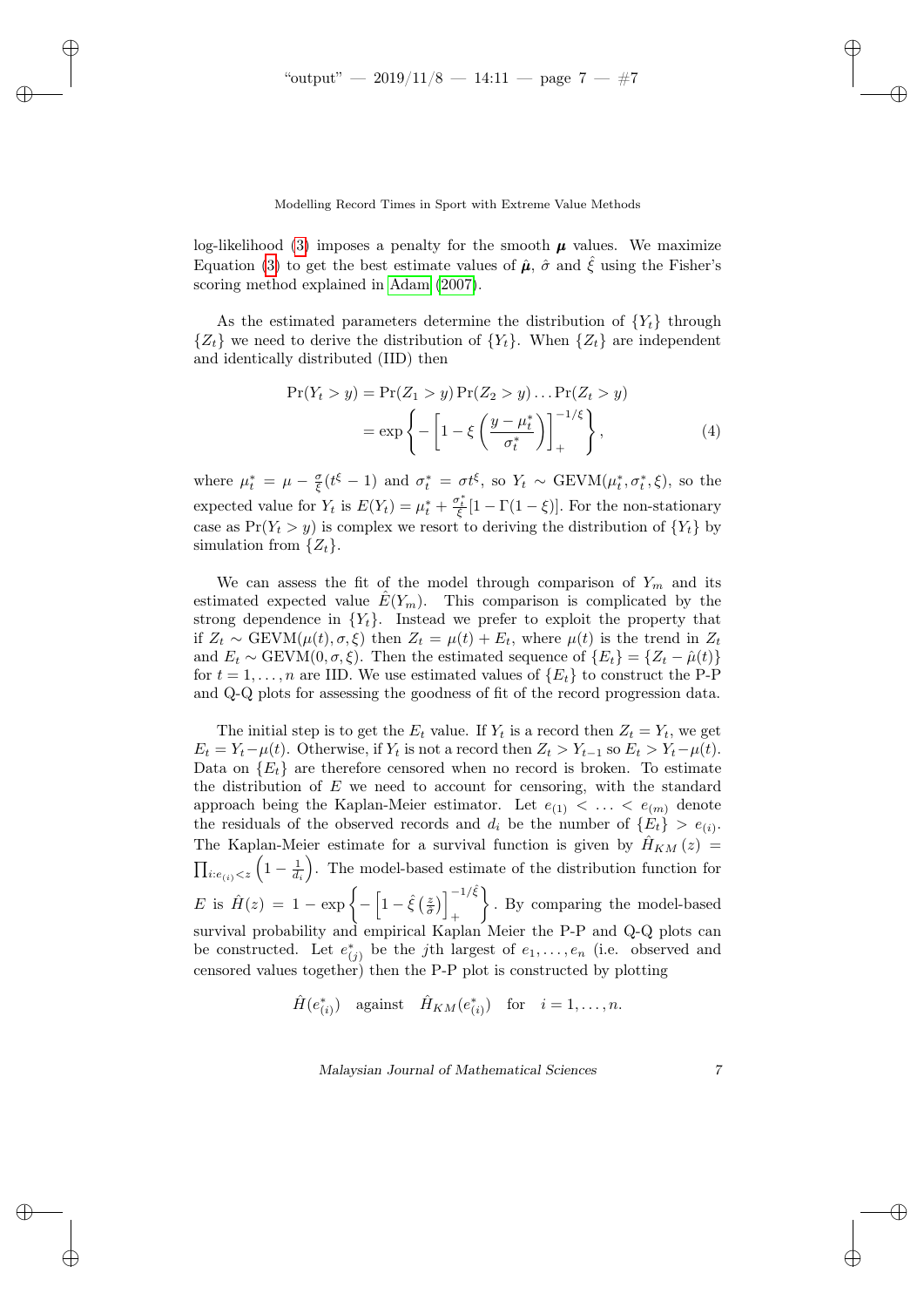✐

#### author

and the Q-Q plot, using the exponential quantile plot, for the  $\{e_i\}$  is

$$
-\log\left[1-\hat{H}(e_{(i)}^*)\right] \quad \text{versus} \quad -\log\left[1-\hat{H}_{KM}(e_{(i)}^*)\right] \quad \text{for} \quad i=1,\ldots,n.
$$

The transformation exponential quantile scale changes the lower tail into the upper tail.

### 3. Models and Inference for Actual Records

### 3.1 Point process model

✐

✐

First consider a stationary sequence  $\{X_t\}$ . We define the point process  $P_n = \{[i/(n+1), (X_i - b_n)/a_n] : i = 1, \ldots, n\}$ , where the sequence of constants  ${a_n > 0}$  and  ${b_n}$  are such that

$$
\Pr\left[\frac{\min(X_1,\ldots,X_n)-b_n}{a_n} > x\right] \xrightarrow{n\to\infty} 1 - H(x)
$$

with  $H(x)$  a non-degenerate limit distribution. Then  $H(x)$  is GEVM( $\mu, \sigma, \xi$ ) given by (1.1), see [Leadbetter et al.](#page-20-9) [\(1983\)](#page-20-9). Let P be the limit as  $n \to \infty$  of  $P_n$ . Let  $x_F = \min\{x : F_X(x) > 0\}$  where  $F_X$  is the distribution function of  $\{X_t\}$ , and  $b_l = \lim_{n \to \infty} (x_F - b_n)/a_n$ . For  $A \subseteq [0,1] \times (-\infty, b_l)$  let  $N_n(A)$  be the number of points of  $P_n$  that fall in A and  $N(A)$  be the number of points of P in A. Following [Pickands](#page-20-11) [\(1971\)](#page-20-11) and [Smith](#page-20-12) [\(1989\)](#page-20-12) it follows that P is non-homogeneous Poisson processes with intensity

<span id="page-7-0"></span>
$$
\lambda(t,r) = \frac{1}{\sigma} \left[ 1 - \xi \left( \frac{r - \mu}{\sigma} \right) \right]_+^{-1 - 1/\xi}.
$$
\n(5)

Now, if we let  $A = [t_0, t_1] \times (-\infty, r)$ , with  $0 < t_0 < t_1 < 1$  and  $r <$ b<sub>l</sub>, the limiting distribution of  $N_n(A)$  is Poisson $(\Lambda(A))$  with  $\Lambda(A) = (t_1$  $t_0$ )  $\left[1-\xi\left(\frac{r-\mu}{\sigma}\right)\right]_+^{-1/\xi}$ . Now, we consider the non-stationary case with location parameter  $\mu(t)$ . The intensity measure for this non-homogeneous Poisson processes is then  $\lambda(t,r) = \frac{1}{\sigma} \left[1 - \xi \left(\frac{r-\mu(t)}{\sigma}\right)\right]$  $\left[\frac{\mu(t)}{\sigma}\right)\right]_+^{-1-1/\xi}$ + where here time is scaled onto [0, 1] each for t in  $\mu(t)$ .

Suppose that between times  $t_0$  and  $t_{m+1}$  the times and values of a sequence of m consecutive actual records are  $(t_1, r_1), \ldots, (t_m, r_m)$ , with  $r_i$  the record value obtained at time  $t_i$  with  $r_1 > \cdots > r_{m-1} > r_m$ . It is assumed that the current record at time  $t_0$  is  $r_0$ . We derive the likelihood for this actual

8 Malaysian Journal of Mathematical Sciences

✐

✐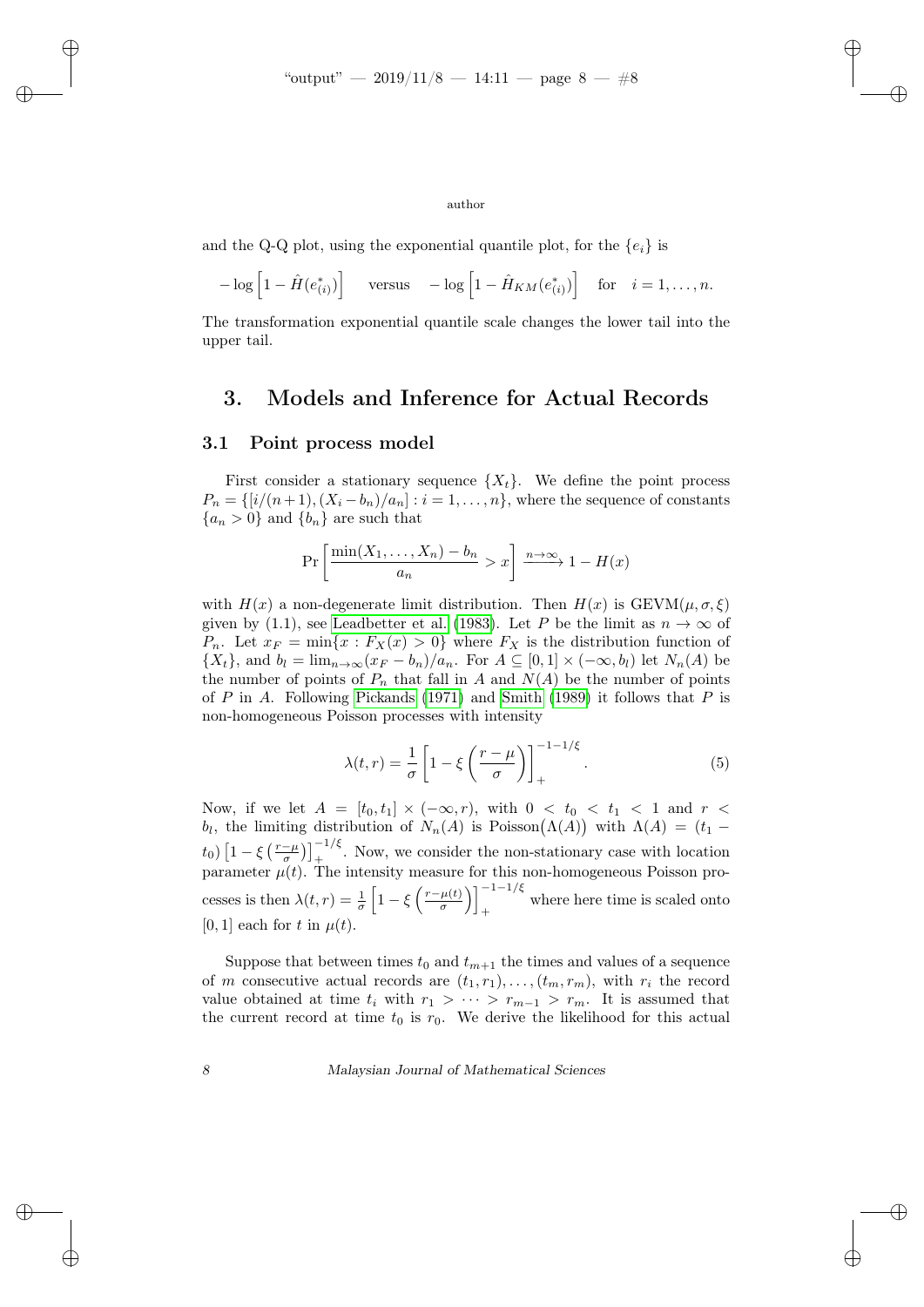#### Modelling Record Times in Sport with Extreme Value Methods

record sequence in stages. Using the Poisson processes the probability of no new record in the time interval  $(t_0, t_1)$  is

$$
\exp\left[-\int_{t_0}^{t_1}\int_{-\infty}^{r_0}\lambda(t,r)drdt\right]=\exp\left\{-\int_{t_0}^{t_1}\left[1-\xi\left(\frac{r_0-\mu(t)}{\sigma}\right)\right]_{+}^{-1/\xi}dt\right\}.
$$

The probability of one record in the interval  $(r_i - \delta r, r_i)$  in the time interval  $(t_i, t_i + \delta t),$ 

$$
\approx \lambda(t_i, r_i) \delta r \delta t \exp\left\{-\int_{t_i}^{t_i + \delta t} \int_{r_i - \delta r}^{r_i} \frac{1}{\sigma} \left[1 - \xi \left(\frac{r - \mu(t)}{\sigma}\right)\right]_{+}^{-1 - 1/\xi} dr dt\right\}
$$

for small  $\delta r > 0$  and  $\delta t > 0$ .

✐

✐

✐

✐

The probability of no record in the time interval  $(t_i + \delta t, t_{i+1})$  is

$$
\exp\left\{-\int_{t_i+\delta t}^{t_{i+1}} \int_{-\infty}^{r_i} \frac{1}{\sigma} \left[1-\xi\left(\frac{r-\mu(t)}{\sigma}\right)\right]_{+}^{-1-1/\xi} dr dt\right\}.
$$

So the joint probability of a record  $r_i$  at time  $t_i$  and then no record until  $t_{i+1}$  is proportional to

$$
\lambda(t_i,r_i) \exp\left\{-\int_{t_i}^{t_{i+1}} \int_{-\infty}^{r_i} \frac{1}{\sigma} \left[1-\xi\left(\frac{r-\mu(t)}{\sigma}\right)\right]_{+}^{-1-1/\xi} dr dt\right\}.
$$

The likelihood for the record progression from  $t_0$  to  $t_{m+1}$  is proportional to

<span id="page-8-0"></span>
$$
\left[\prod_{i=1}^{m} \lambda(t_i, r_i)\right] \exp\left\{-\sum_{i=0}^{m} \int_{t_i}^{t_{i+1}} \left[1 - \xi\left(\frac{r_i - \mu(t)}{\sigma}\right)\right]_{+}^{-1/\xi} dt\right\}.
$$
 (6)

As  $\mu(t)$  changes slowly we expect the integral in Equation [\(6\)](#page-8-0) to also change smoothly with  $t$ , and so for numerical simplification we approximate the sum of integrals in the log-likelihood function. In order to get an accurate value of the approximation of the integral, we break the time from  $t_j$  to  $t_{j+1}$  with  $t_{j+1} = t_j + \Delta k_j$ , where  $k_j$  is the number of partitions from  $t_j$  to  $t_{j+1}$  with equal distance of  $\Delta$  and  $s_{j,i} = t_j + (t_{j+1} - t_j)(i-1)/k_j, i = 1, ..., k_j + 1$  to give

<span id="page-8-1"></span>
$$
\sum_{i=0}^{m} \sum_{j=1}^{k_i} \Delta \left[ 1 - \xi \left( \frac{r_i - \mu(s_{j,i})}{\sigma} \right) \right]_+^{-1/\xi} . \tag{7}
$$

Malaysian Journal of Mathematical Sciences 9

✐

✐

✐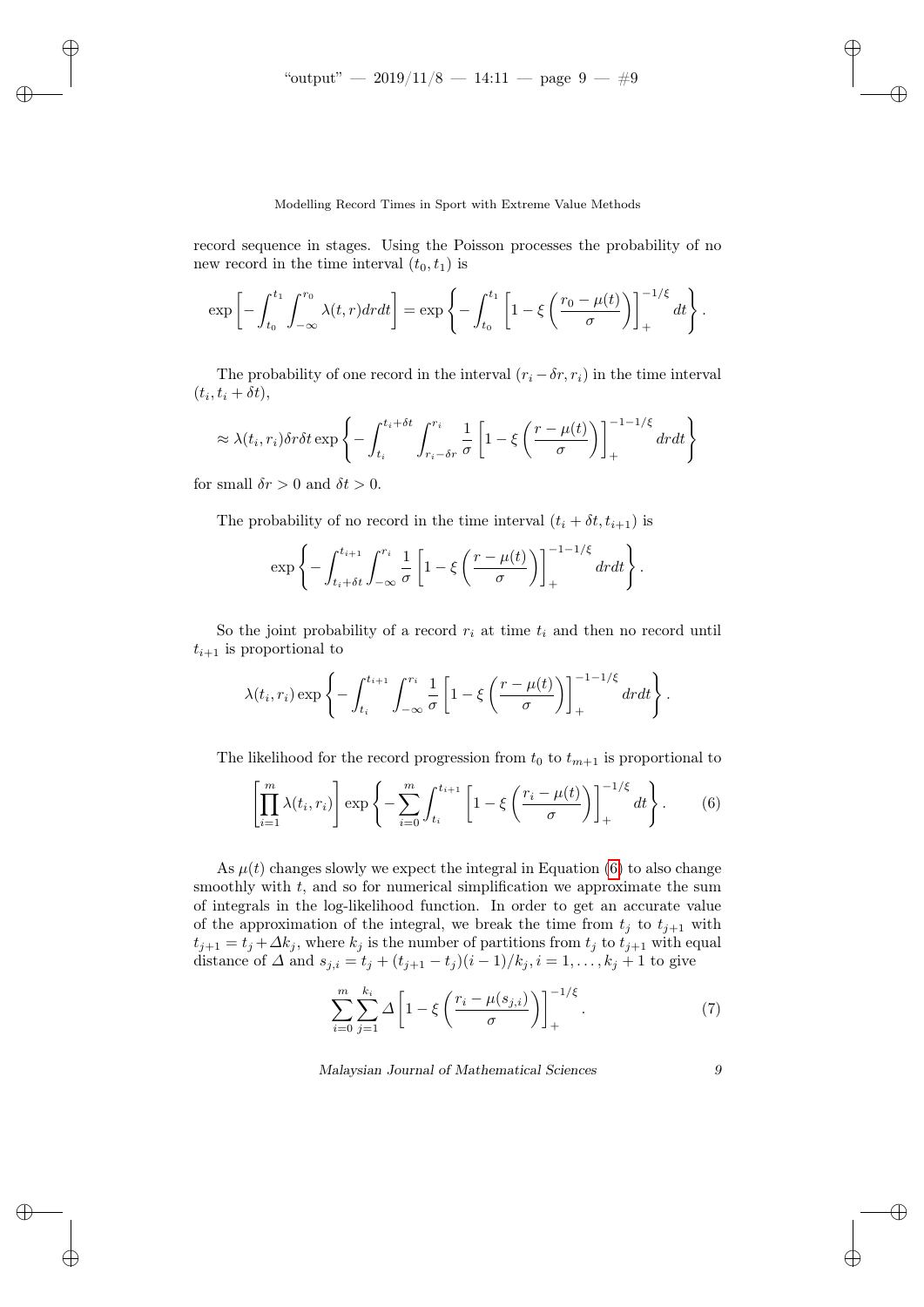✐

✐

author

As in Section 2 non-parametric inference for  $\mu(t)$  can be obtained by penalized likelihood with a penalty term identical to that in Equation [\(2\)](#page-5-0).

### 3.2 Constructing tolerance bands

✐

✐

✐

✐

In order to develop new methods for diagnosing whether the model is acceptable or not for the actual record data, we need to deal with two aspects which are the time when the record occurred, t, and the value of the new record,  $r$ , given that a record occurs at time  $t$ . Our first approach is to generate tolerance intervals for the record progression under the assumption that the fitted model is correct. In constructing such tolerance intervals, the fitted model is used to simulate replicates of the record progression data. The resulting pointwise tolerance intervals produced provide a region of values of record progressions which can be used as a criteria for judging whether our fitted model is acceptable when compared to the observed record progression data. The observed record progression data should be within the region to indicate that the model is good.

Critical to this approach is the need to be able to simulate a record progression for the fitted model. For efficiency reasons we only want to simulate record times and values. To generate the record progression there are two stages given a current record time  $t_i$  and a current record value  $r_i$ . The first stage is to generate the next record time  $t_{j+1}$  ( $t_{j+1} > t_j$ ) and the second stage is to generate the next record value  $r_{j+1}$   $(r_{j+1} < r_j)$ . Furthermore, we need an initialisation stage given  $(t_0, r_0)$  and a way for terminating the simulation. We give details of all these stages below. Fundamental to our approach in each case is the use of the limiting non-homogeneous Poisson process P. Refer to Equation [\(5\)](#page-7-0).

First let us derive the waiting time distribution for the next record given that a record value of  $r_j$  occurred at time  $t_j$ . Let this waiting time random variable be  $W_{j+1}$ . Then  $Pr(W_{j+1} > w) = Pr(m)$  points of P in  $A_j$ ) where  $A_j = [t_j, t_j + w] \times (-\infty, r_j).$ 

$$
\Pr(\text{ no points of } P \text{ in } A_j) = \exp\{-\Lambda(A_j)\} = \exp\left[-\int_{t_j}^{t_j+w} \int_{-\infty}^{r_j} \lambda(s,r)dr ds.\right]
$$

To simulate  $T_{j+1}$ , the time of the  $(j + 1)$ th record value, we use the probability integral transformation for the survivor function of  $W_{j+1}$ . Specifically if u is a realisation of  $U \sim U(0, 1)$ , then solving  $u = Pr(W_{j+1} > w)$  gives a realisation w from the waiting time distribution. The next record time is then generated as  $t_{j+1} = t_j + w$ , this is a realisation of  $T_{j+1}$ . Hence we solve for

10 Malaysian Journal of Mathematical Sciences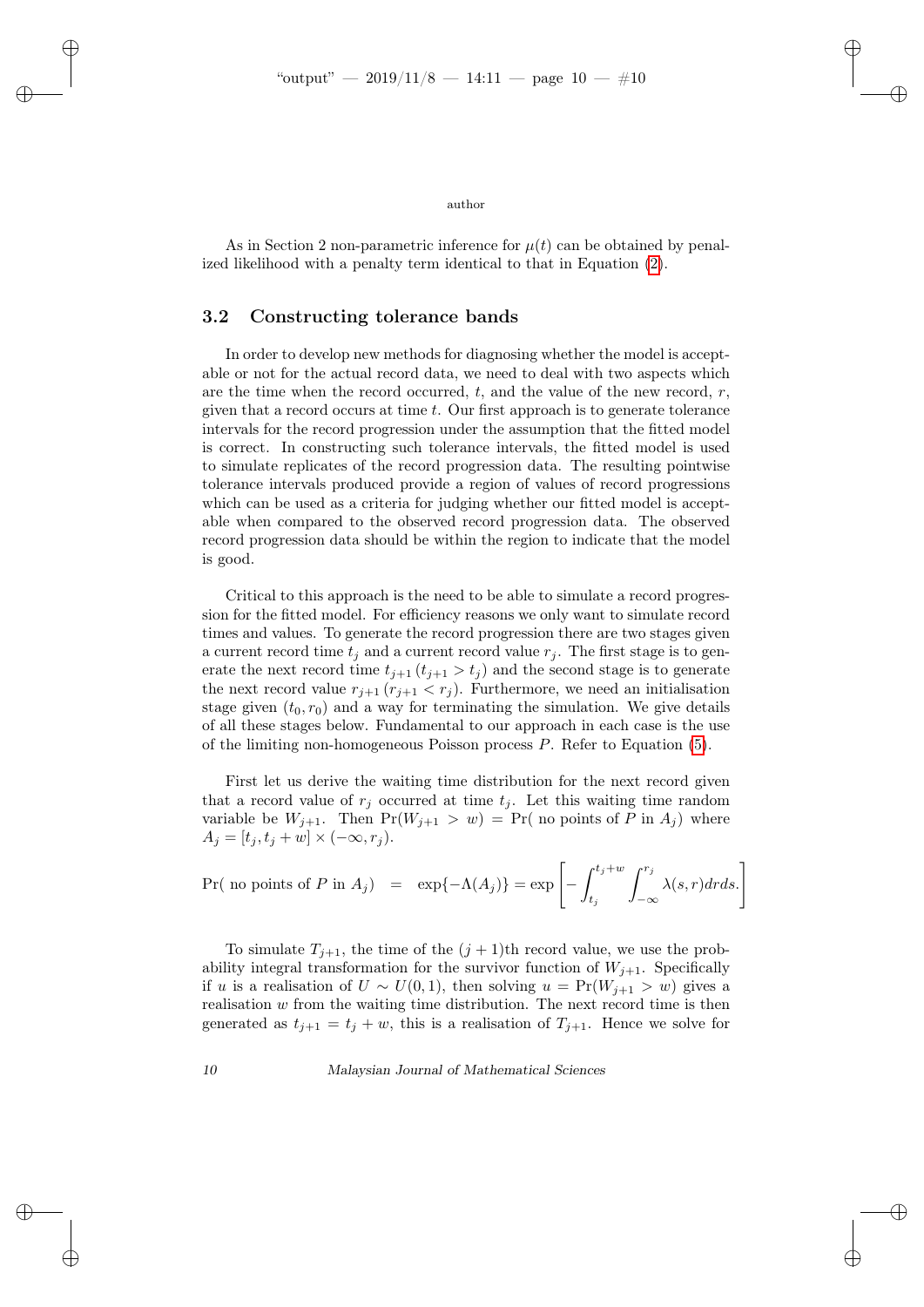✐

✐

✐

Modelling Record Times in Sport with Extreme Value Methods

<span id="page-10-0"></span>
$$
t_{j+1} \text{ in } u = \exp\left[-\int_{t_j}^{t_{j+1}} \int_{-\infty}^{r_j} \lambda(s, r) dr ds\right], \text{ we get}
$$
  

$$
-\log u = \int_{t_j}^{t_{j+1}} \int_{-\infty}^{r_j} \lambda(s, r) dr ds \approx \sum_{i=1}^{k_j+1} \Delta \left\{1 - \frac{\xi}{\sigma} [r_j - \mu(s_i)]\right\}_{+}^{-1/\xi}.
$$
 (8)

The second stage is to derive the distribution of the decrease  $V_i$  in the record value given that the  $(j + 1)$ th record value occurs at time  $t_{j+1}$ . The previous record value  $r_i$  is now a threshold for any further data to be the next new record value  $r_{j+1} = r_j - v$  for  $v > 0$ . The probability of getting a decrease in record level greater than v at time  $t_{j+1}$  is  $Pr(V_{j+1} < v | T_{j+1} = t_{j+1}) = Pr(R_{j+1} <$  $r_j - v|R_{j+1} < r_j, T_{j+1} = t_{j+1}$  where  $R_{j+1}$  is the new record progression at  $t_{i+1}$ . However,

$$
\Pr(R_{j+1} < r_{j+1}|R_{j+1} < r_j, T_{j+1} = t_{j+1}) = \left\{ 1 - \xi \left[ \frac{v}{\sigma - \xi(r_j - \mu(t_{j+1}))} \right] \right\}_{+}^{-1/\xi},
$$

is the Generalised Pareto type distribution,  $GPD(\tilde{\sigma}, \xi)$  with parameter  $\tilde{\sigma} =$  $\sigma - \xi(r_i - \mu(t_{i+1}))$ . We simulate a new record value from the decrease random variable be  $V_i$ . To simulate  $r_{j+1}$  we use the probability integral transform for the distribution function of  $V_i$ . Using the realisation u of  $U \sim U(0, 1)$ . Then solving  $u = Pr(V_j < v)$  gives a realisation from getting new record value distribution given time of new record occur. The next record value is then generated as  $r_{j+1} = r_j - v$ . Hence solve for v from  $u = \left\{1 - \xi \left[\frac{v}{\sigma - \xi(r_j - \mu(t_{j+1}))}\right]\right\}_{+}^{-1/\xi}$ , we get,

<span id="page-10-1"></span>
$$
r_{j+1} = r_j + \left[\frac{\sigma}{\xi} - (r_j - \mu(t_{j+1}))\right] (1 - u^{-\xi}).
$$
\n(9)

The algorithm for constructing the tolerance bands is as follows:

- 1. Initiate  $\sigma = \hat{\sigma}_{rec}$ ,  $\xi = \hat{\xi}_{rec}$  and  $\boldsymbol{\mu} = \hat{\boldsymbol{\mu}} = {\hat{\mu}_{1}, \dots, \hat{\mu}_{n}}$ .
- 2. Selection of  $r_0 \, (\leq r_1)$  and  $t_0 \, (\leq t_1)$ .
- 3. First stage: Simulate  $t_{i+1}$  from Equation [\(8\)](#page-10-0) using  $t_i$  and  $r_i$ .
- 4. Second stage: Simulate  $r_{j+1}$  from Equation [\(9\)](#page-10-1) using  $r_j$ and  $t_{i+1}$ .
- 5. If  $t_{j+1} < T$  repeat steps 3 and 4 with  $T$  is the maximum time of interest. Stop if  $t_{i+1} \geq T$ .

Malaysian Journal of Mathematical Sciences 11

✐

✐

✐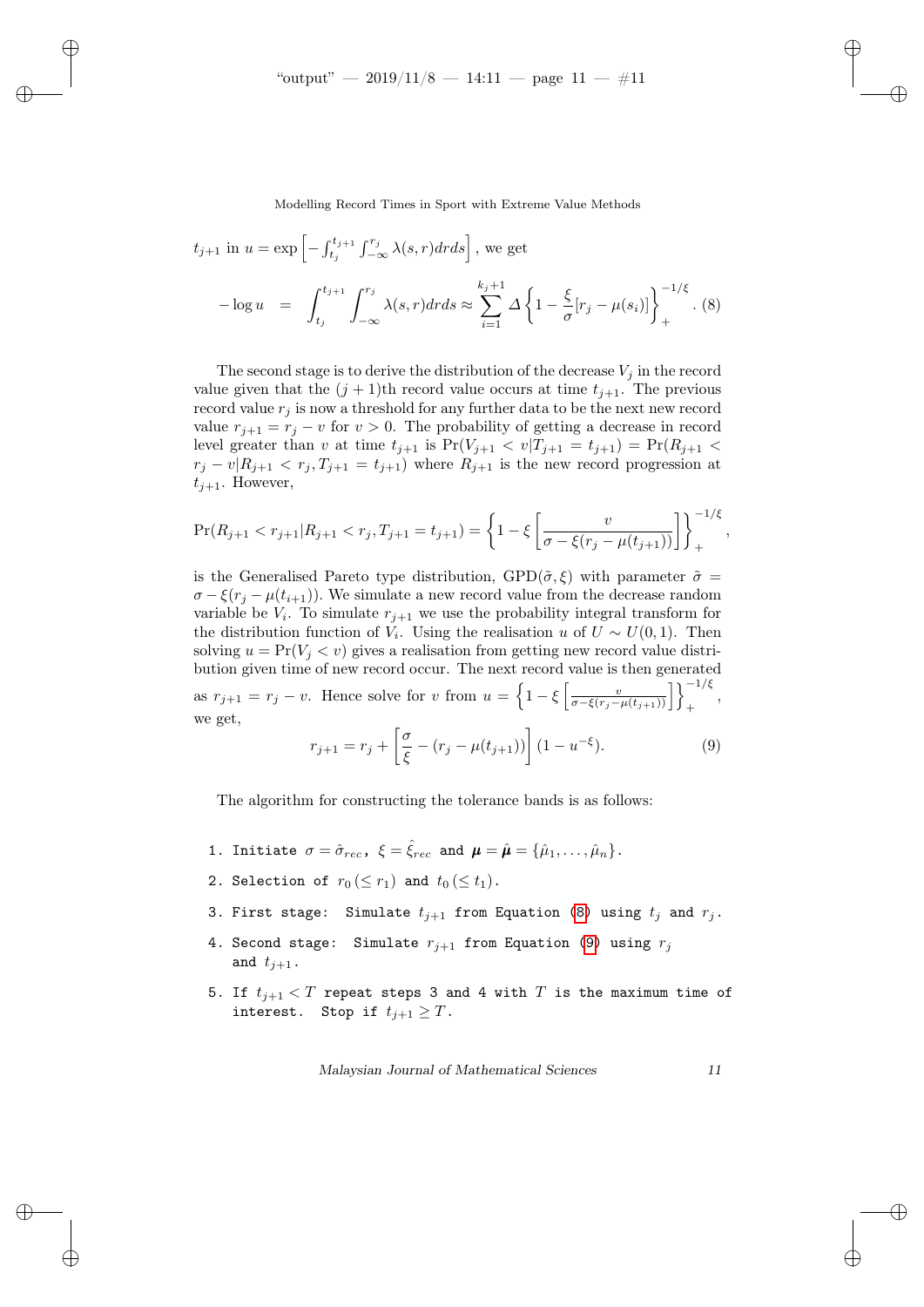✐

✐

✐

#### author

We replicate the algorithm above  $k$  times to get  $k$  realisations of the record progression process of fitted model. We used the pointwise quantiles as the upper and lower bound of possible record value for the observed record progression. If the real record progression falls reasonably within the pointwise acceptance bounds, it indicates than the estimated value of the parameters are appropriate to the selected model and the model is reasonable description of the data.

As already we knew that  $Z_i \sim \text{GEVM}(\mu_i, \sigma, \xi)$  then  $Z_i = \mu_i + E_i$ , where  $\mu_i$  is the trend in  $Z_i$  and  $E_i \sim \text{GEVM}(0, \sigma, \xi)$ . Then the sequence of  $\{E_i\}$ for  $i = 1, ..., n$  are independent and identically distributed by separating the trend from the data. The  $E_i$  is used to construct the P-P and Q-Q plots for assessing the goodness of fit of the record progression data.

The initial step is to get the  $E_i$  value. If  $Y_i$  is a record then  $y_i < y_{i-1}$  where  $Z_i = Y_i$ , we get  $E_i = Y_i - \mu_i$ . Otherwise, if  $Y_j$  is not a record then  $y_j = y_{j-1}$ as  $Z_j > Y_{j-1}$ . We get  $E_j > y_{j-1} - \mu_{j-1}$ .

Data on  $E_i$  are therefore censored when no record is broken. To estimate the distribution of  $E$  we need to account for censoring, with the standard approach being the Kaplan-Meier estimator. Initially we need to plot the Kaplan-Meier estimate,  $\overrightarrow{KM_j} = \prod_j (1 - \frac{d_j}{t_j})$  $\frac{a_j}{t_j}$ ), to estimate the empirical survivor function of E, where  $d_i$  is the number of records occur until time j and  $t_j$  is the number of events left from time  $j$ . The model-based estimate of the survivor function for  $E_i$  is  $\hat{S}(z) = \exp \left\{-\left[1-\hat{\xi}\left(\frac{z}{\hat{\sigma}}\right)\right]^{-1/\hat{\xi}}\right\}$ +  $\left\{\right\}= 1 - \hat{H}(z)$ . By comparing the modelbased survival probability and empirical Kaplan Meier estimate from graph, the P-P and Q-Q plots can be constructed. When we plotting  $KM_j$  against  $S(e_j^*)$ , where  $e_j^*$  is the jth largest of  $e_1, \ldots, e_n$  value, or transformations of these quantities give P-P and Q-Q plots. The P-P plot is constructed by plotting

 $\hat{H}(e_i^*) = 1 - \hat{S}(e_i^*)$  versus  $1 - KM_i$  for  $i = 1, ..., n$ .

When studying the minima data, the fit of the upper tails is needed to relocate to the right hand of the graph. The Q-Q plot using the exponential quantile plot for the  $\{e_i\}$  is

 $-\log\left[\hat{S}(e_i^*)\right]$  versus  $-\log\left[KM_i\right]$  for  $i=1,\ldots,n$ .

In summary, to overcome the non-iid difficulties, we separate the trend from the data to get the iid residual data. Then construct the P-P and Q-Q plots from the residual data.

12 Malaysian Journal of Mathematical Sciences

✐

✐

✐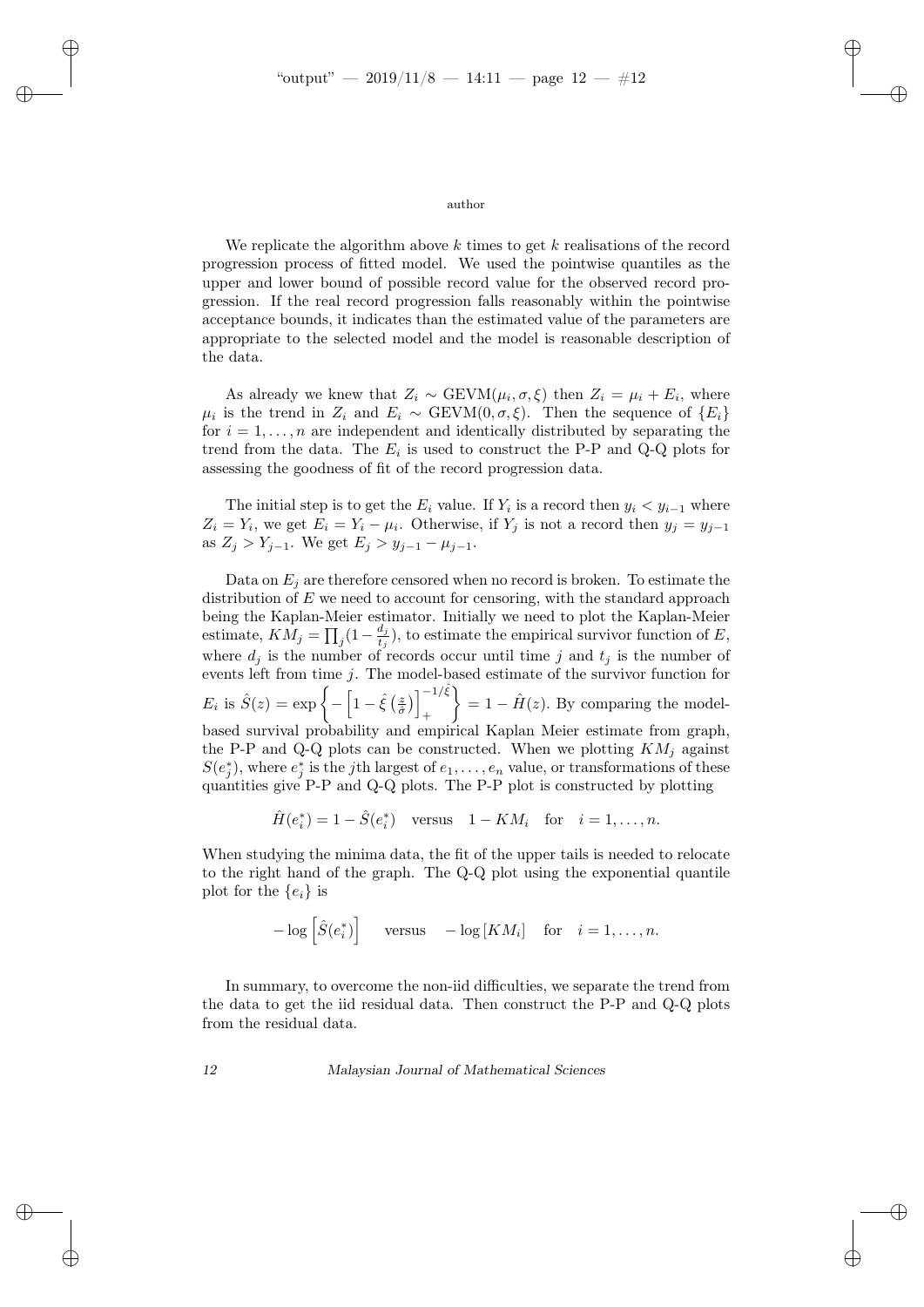✐

✐

✐

Modelling Record Times in Sport with Extreme Value Methods

## 4. Estimating Trend from Additional Data

As the record data do not provided enough information to fully separate the record progression from a trend we need another different set of data from similar type of process which is able to give additional information to enable better separation. This additional source of data should be able to represent whole data including the record data.

[Adam](#page-19-4) [\(2007\)](#page-19-4) shown the difficulties of analysing extreme value data using parametric methods compared to non-parametric methods. The non-parametric approach allows the data to "speak for themselves" with less assumptions being made. Complex trends can be handled better using non-parametric approach compared to parametric approach.

We assume that  $Z_1, Z_2, \ldots$  are the extreme additional data which can provide an information of the model trend in location for the record progression data. In this case we will using the annual minima type of data.

### 4.1 Non-parametric approach for GEVM

To allow for non-stationarity we replace  $\mu$  with the smooth function g as we are estimating the trend in location using non-parametric method in this case of study. Then the density function of the GEVM at time  $t$  with smooth function  $g(t)$  is defined as

$$
h_t(z) = \frac{1}{\sigma} \left[ 1 - \xi \left( \frac{z - g(t)}{\sigma} \right) \right]_+^{-1 - 1/\xi} \exp \left\{ - \left[ 1 - \xi \left( \frac{z - g(t)}{\sigma} \right) \right]_+^{-1/\xi} \right\}.
$$

The penalized log-likelihood function for the GEVM distribution is

<span id="page-12-0"></span>
$$
\ell_{\lambda_g}(\boldsymbol{z}; \boldsymbol{g}, \sigma, \xi) - \frac{\lambda_g}{2} \boldsymbol{g}^T K \boldsymbol{g}
$$
\n(10)

 $\text{with } \bm{g}=\big(g(t_1),\ldots,g(t_n)\big)=(g_1,\ldots,g_n) \text{ and } \ell_{\lambda_g}(z_i;g_i,\sigma,\xi) \text{ is the log-likelihood}$ contribution for  $z = \{z_1, \ldots, z_n\}$  where

$$
\ell_{\lambda_g}(\mathbf{z}; \mathbf{g}, \sigma, \xi) = -n \log \sigma - (1 + 1/\xi) \sum_{i=1}^n \log \left[ 1 - \xi \left( \frac{z_i - g_i}{\sigma} \right) \right]_+ - \sum_{i=1}^n \left[ 1 - \xi \left( \frac{z_i - g_i}{\sigma} \right) \right]_+^{-1/\xi} \tag{11}
$$

and  $\lambda_g$ , the smoothing parameter value, is selected using the AICc criteria. We smooth g through the penalty function of  $(10)$  and maximize  $(11)$ , to get the

Malaysian Journal of Mathematical Sciences 13

<span id="page-12-1"></span>✐

✐

✐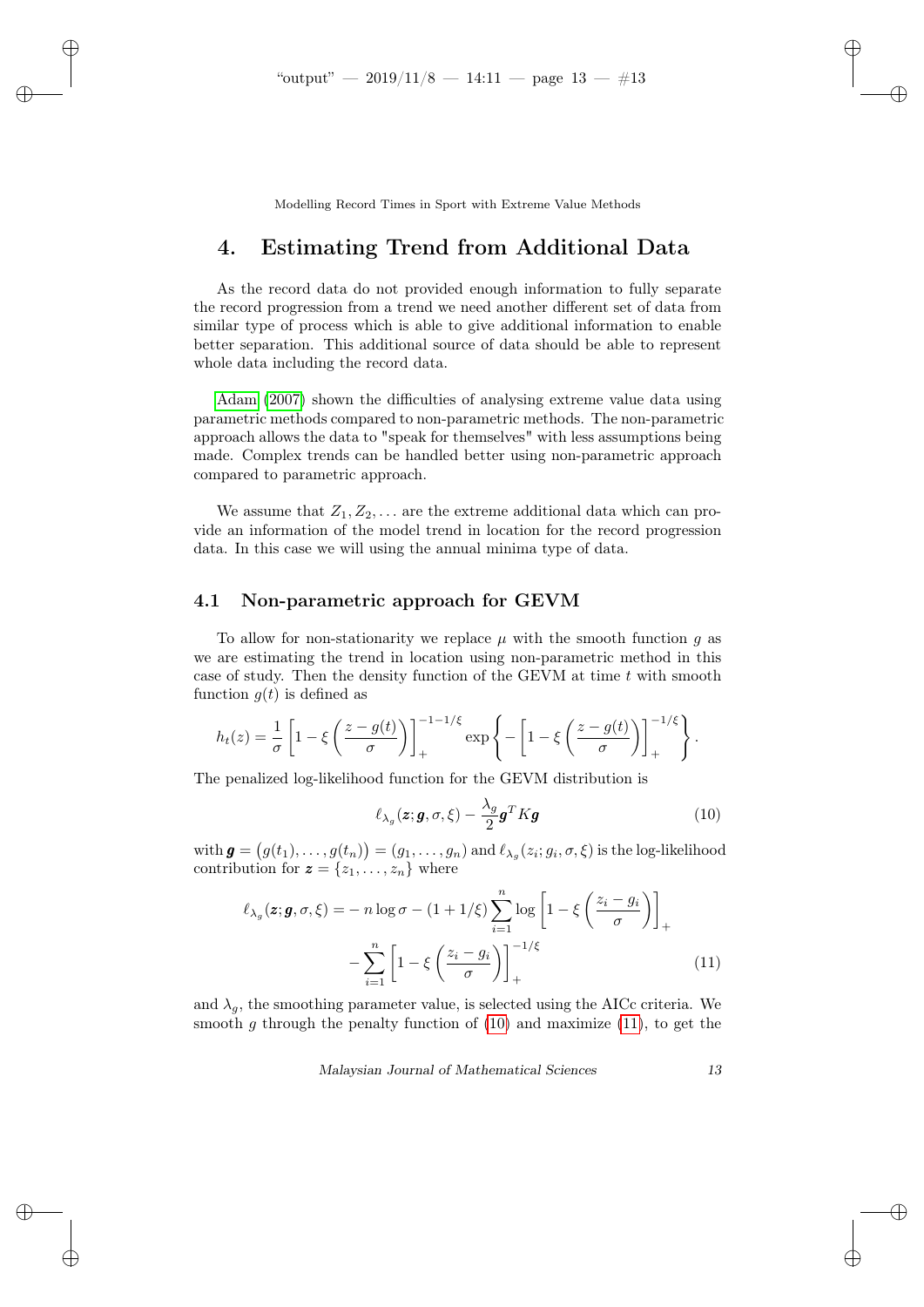✐

✐

✐

✐

✐

✐

✐

author

best estimate values of  $\hat{g}$ ,  $\hat{\sigma}$  and  $\hat{\xi}$  using the Fisher's scoring method explained in [Adam](#page-19-4) [\(2007\)](#page-19-4). As our priority is to model and to analyse the record progression data, the only information relevant from this inference is the estimated  $\hat{a}$ .

### 4.2 Non-parametric approach to estimate  $\mu_t$  in a Poisson process model of record progression

To model  $\mu_t$  [Adam](#page-19-4) [\(2007\)](#page-19-4) shown that using a non-parametric approach is preferable. When a non-parametric is implemented in the analysis, the  $\mu_t$ values in Equation [\(7\)](#page-8-1) are replaced by the smooth function  $g_t$  at time t with  $t = 1, \ldots, m$ . The log-likelihood function with  $g_t$  is

$$
\ell(\mathbf{r}; g_t, \sigma, \xi) = + \sum_{i=1}^m \log \lambda(t_i, r_i) - \sum_{i=0}^m \sum_{j=1}^{k_i} \Delta \left[ 1 - \xi \left( \frac{r_i - g_j}{\sigma} \right) \right]_+^{-1/\xi}.
$$
 (12)

In order to get an accurate value of approximation of the integration, we break the time from  $t_i$  to  $t_{i+1}$  to a small equal distance of  $\Delta$  from partitions [ $s_0, s_1$ ] to  $[s_{k_i-1}, s_{k_i}]$  we get the modified log-likelihood as

<span id="page-13-1"></span>
$$
\ell(\mathbf{r}; g_t, \sigma, \xi) = + \sum_{i=1}^m \log \lambda(t_i, r_i) - \sum_{i=0}^m \sum_{j=1}^{k_i} \Delta \left[ 1 - \xi \left( \frac{r_i - g_{s_j}}{\sigma} \right) \right]_+^{-1/\xi} (13)
$$

where the distance from  $s_0$  to  $s_{k_i}$  is the distance from  $t_i$  to  $t_{i+1}$  for  $i = 1, \ldots, n$ with the distances between  $s_0$  to  $s_{k_i}$  has been partitions to  $[s_0, s_1], \ldots, [s_{k_i-1}, s_{k_i}].$ 

### <span id="page-13-0"></span>5. Application to Athletics Annual Records

The five fastest annual order statistics for women's athletics 1500 m and 3000 m track events from recognized international events over the period of 1972-1992 are used in this study. See [Robinson and Tawn](#page-20-7) [\(1995\)](#page-20-7).

For this analysis we assume times run by every athlete in all events are independent. There is a trend for both events, it is based on the exponential decay of the annual minima over time. We use the trend,  $\mu_t = \alpha - \beta[1 - \alpha]$  $\exp(-\gamma t)$ ] where  $\beta > 0$ ,  $\gamma > 0$  and t is the year, taking 1971 as the base year. This model was used by Robinson and Tawn (1995).

We redefined our record as  $Y_i = \min(Z_1, \ldots, Z_i), i = 1972, \ldots, 1992$  as in Figure [1.](#page-2-0) Let  $Z_i \sim GEVM(\hat{\mu}_i, \hat{\sigma}, \hat{\xi})$  for  $i = 72, ..., 92$ , where this is independent but not identically distributed random variables. The random variable for

14 Malaysian Journal of Mathematical Sciences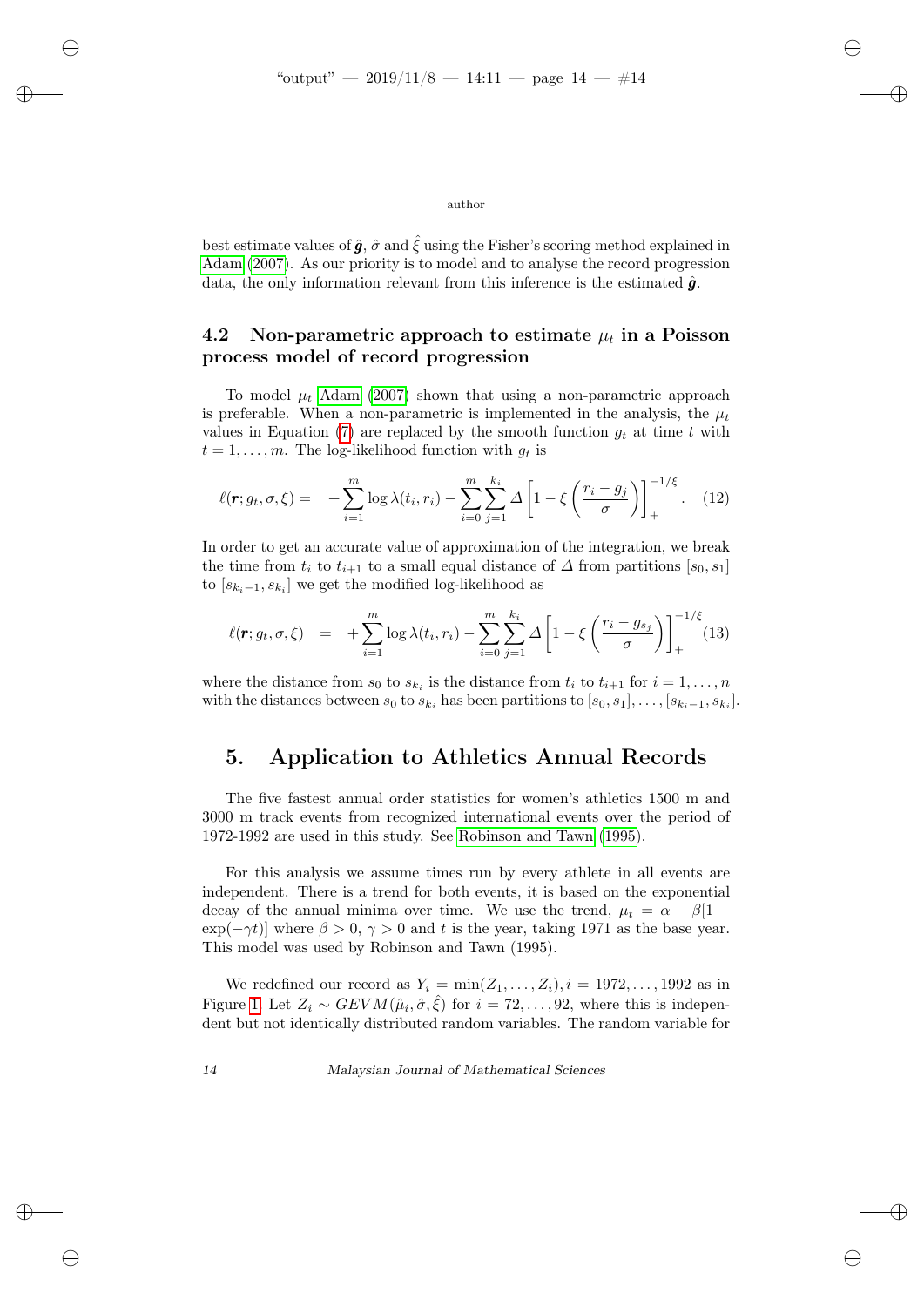✐

✐

✐

Modelling Record Times in Sport with Extreme Value Methods

the number of record broken over the 21 years is  $N_{21} = \sum_{i=72}^{92} I_i$ , where  $I_i = 1$ if  $Z_i < \min(Z_{72}, \ldots, Z_{i-1})$  and is zero otherwise.

In Figure [3](#page-14-0) the distribution of the number of records in annual minimum is shown for three situations: firstly if the annual minima are iid; second for the annual minima with trend and year to year variation as estimated for the women's athletics 1500 m data; finally the trend and year to year variation as estimated for the women's athletics 3000 m data. For iid case, it is possible for the record not to be broken for long time intervals. The distribution of the number of records is skewed to the right. For non-iid case, at least six records broken is predicted for the women's athletics 3000 m (5 times for the women's athletics 1500 m). This is because for the athletics, which is not identically distributed as  $\hat{\mu}_i$  gives some obvious trend early in the period, we predict that the record tends to be broken frequently. The box-plot in Figure [3](#page-14-0) summarise the discussion of a numbers of breaking record for the women's athletics 1500 m and 3000 m. In 1500 m track event the records have been broken 3 times

![](_page_14_Figure_4.jpeg)

<span id="page-14-0"></span>![](_page_14_Figure_5.jpeg)

Figure 3: The box-plot of numbers of record breaking for annual minima for iid case and noniid case for the women's athletics 3000 m and 1500 m, evaluated by Monte Carlo with 100000 repetitions.

Malaysian Journal of Mathematical Sciences 15

✐

✐

✐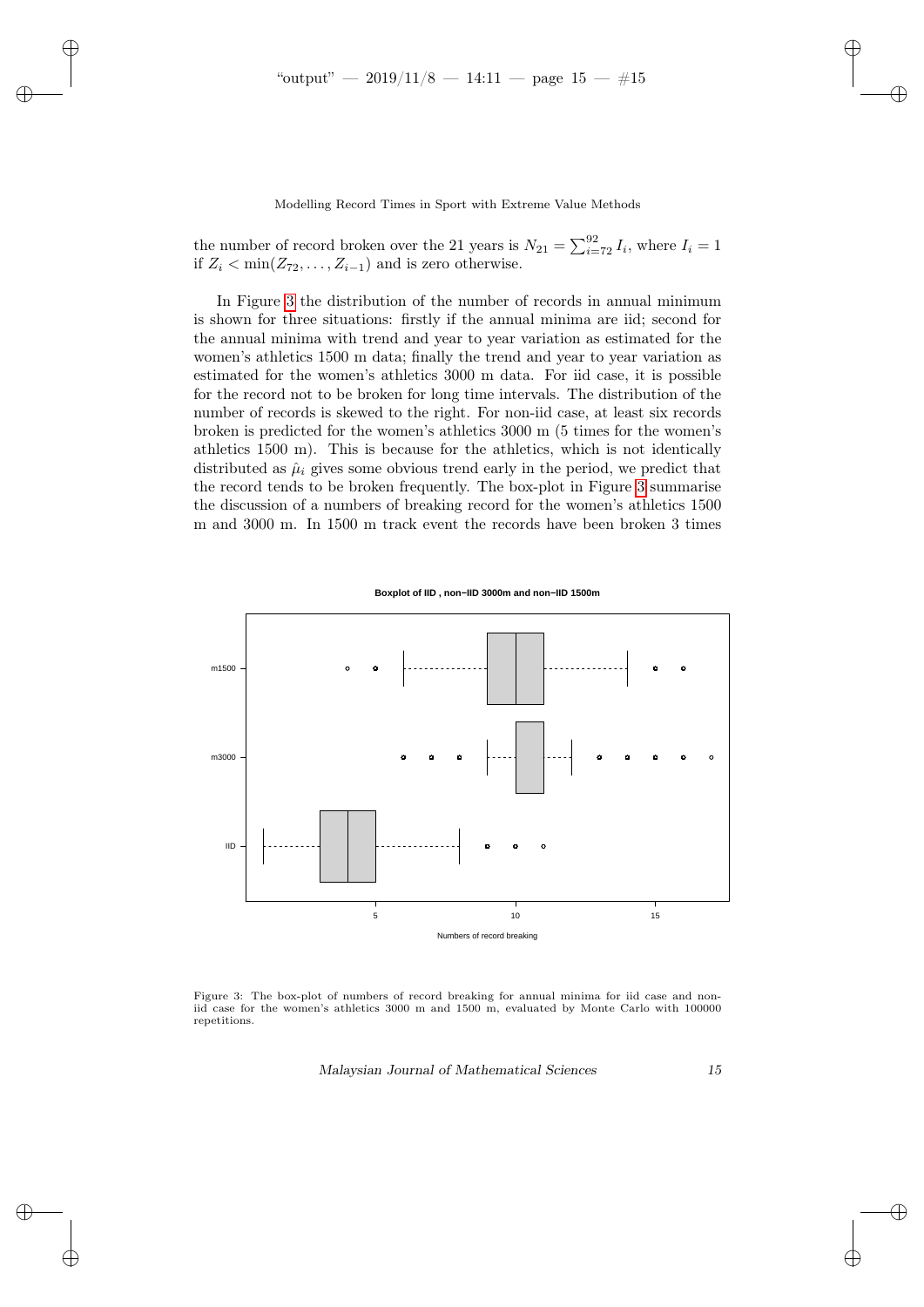author

since 1972 and some breaking records is predicted to happen. The women's athletics 3000 m at 1992, current number of breaking record is 6 times and more record also will be predicted to happen.

We now consider the women's athletics 1500 m and 3000 m events of Figure [1,](#page-2-0) focusing on the record data only. This led to the maximum likelihood estimate from Equation [\(2\)](#page-5-0), we get the parameter estimates in Table [1.](#page-15-0) The 95 % CI for  $\xi$  for 1500 m and 3000 m events are  $(-5.585, 5.018)$  and  $(-2.196, 2.156)$ . This is are unacceptably large confidence intervals. When maximizing the log likelihood with fixed  $\alpha, \beta$  and  $\gamma$  values at their estimated values (using all annual minima data), the standard error for the shape are lowered, this is because separating the trend from the record process is hard if only the record are observed.

<span id="page-15-0"></span>Table 1: The parameter estimation for record for the women's athletics 1500 m and 3000 m track events from 1972 to 1992.

| Parameter            |         |            |              |             |                 |
|----------------------|---------|------------|--------------|-------------|-----------------|
| $1500 \; \mathrm{m}$ | 248(29) | 8.9(31.1)  | 0.251(0.609) | 4.79(14.03) | $-0.567(2.546)$ |
| $3000 \text{ m}$     | 548(9)  | 37.7(13.9) | 0.212(0.212) | 4.12(7.23)  | $-0.020(1.110)$ |

<span id="page-15-1"></span>![](_page_15_Figure_6.jpeg)

Figure 4: Kaplan-Meier estimates for the women's athletics 1500 m and 3000 m of  $e_i$  with the dotted line is survival function,  $\hat{S}(e^*)$ .

✐

✐

✐

✐

### 16 Malaysian Journal of Mathematical Sciences

✐

✐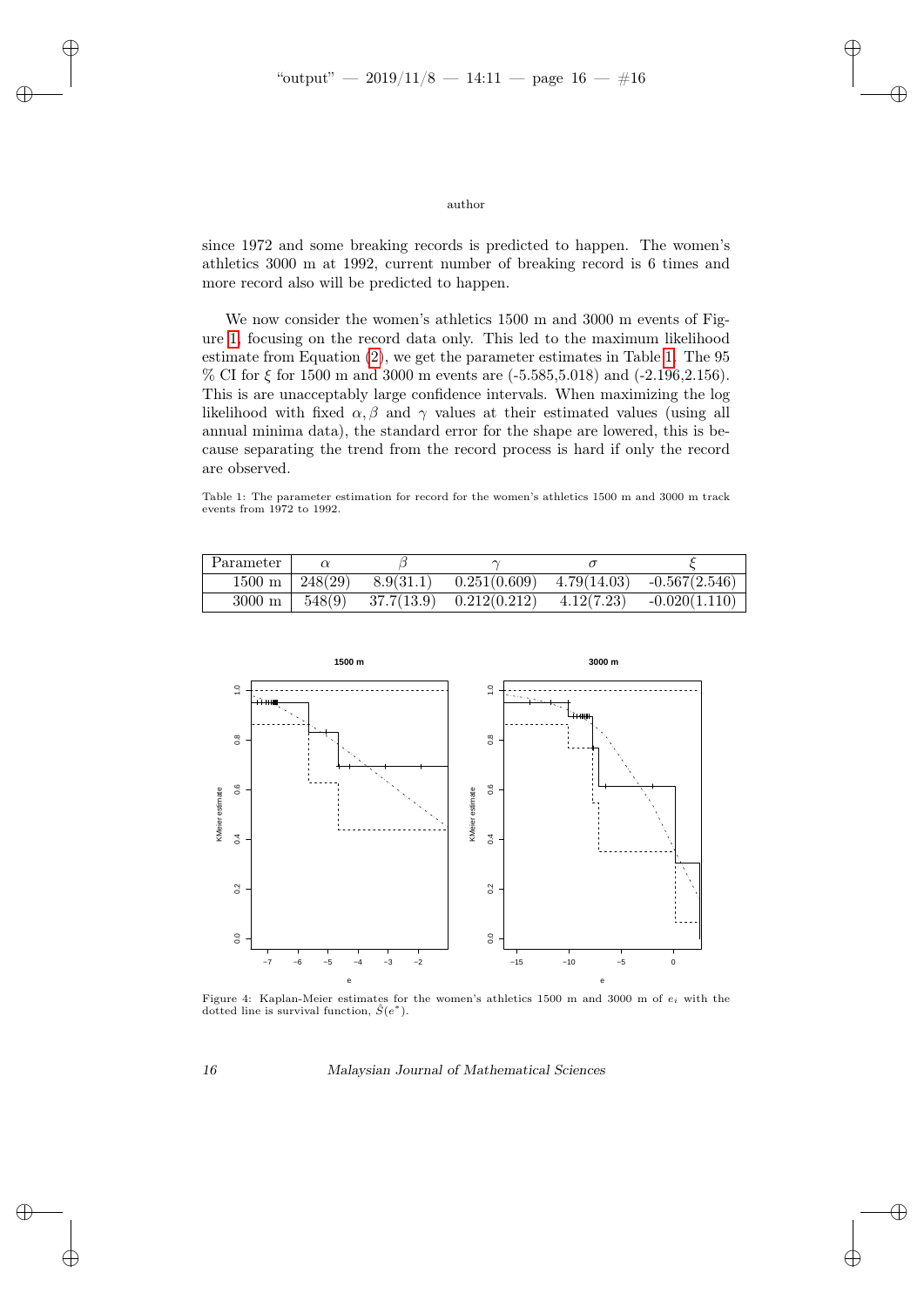✐

✐

✐

<span id="page-16-1"></span>![](_page_16_Figure_1.jpeg)

#### Modelling Record Times in Sport with Extreme Value Methods

Figure 5: The P-P and Q-Q plots for the women's athletics 1500 m and 3000 m, with record points marked with black circle.

In order to fit the model, as the record data involving the censor data, we replace the empirical density function with a Kaplan-Meier estimate in P-P and Q-Q plots, see Figure [4.](#page-15-1) The P-P and Q-Q plots in Figure [5](#page-16-1) shows that the model's fit is acceptable for the women's athletics 1500 m and 3000 m events as there are signs of linear pattern for in plots for censored data and the record (solid circle). We noted an important point, i.e. a number of the record depend wholly on the form of the trend of the mean.

## <span id="page-16-0"></span>6. Application to Actual Records Swimming

We applied the methods of analysis developed in this chapter using data on the records progression of the men's 400 m Freestyle swimming event with data which are recognised all around the world by FINA. Additional information is given by the men's Olympic 400 m Freestyle data.

We implement the theory and fitting the model propose in Sections 2-3. We used the men's annual record progression for 400 m Freestyle swimming event within 97 years time from 1908 to 2004. In the early stage of the competition, the Freestyle event is also included the Breaststroke and the Butterfly until

Malaysian Journal of Mathematical Sciences 17

✐

✐

✐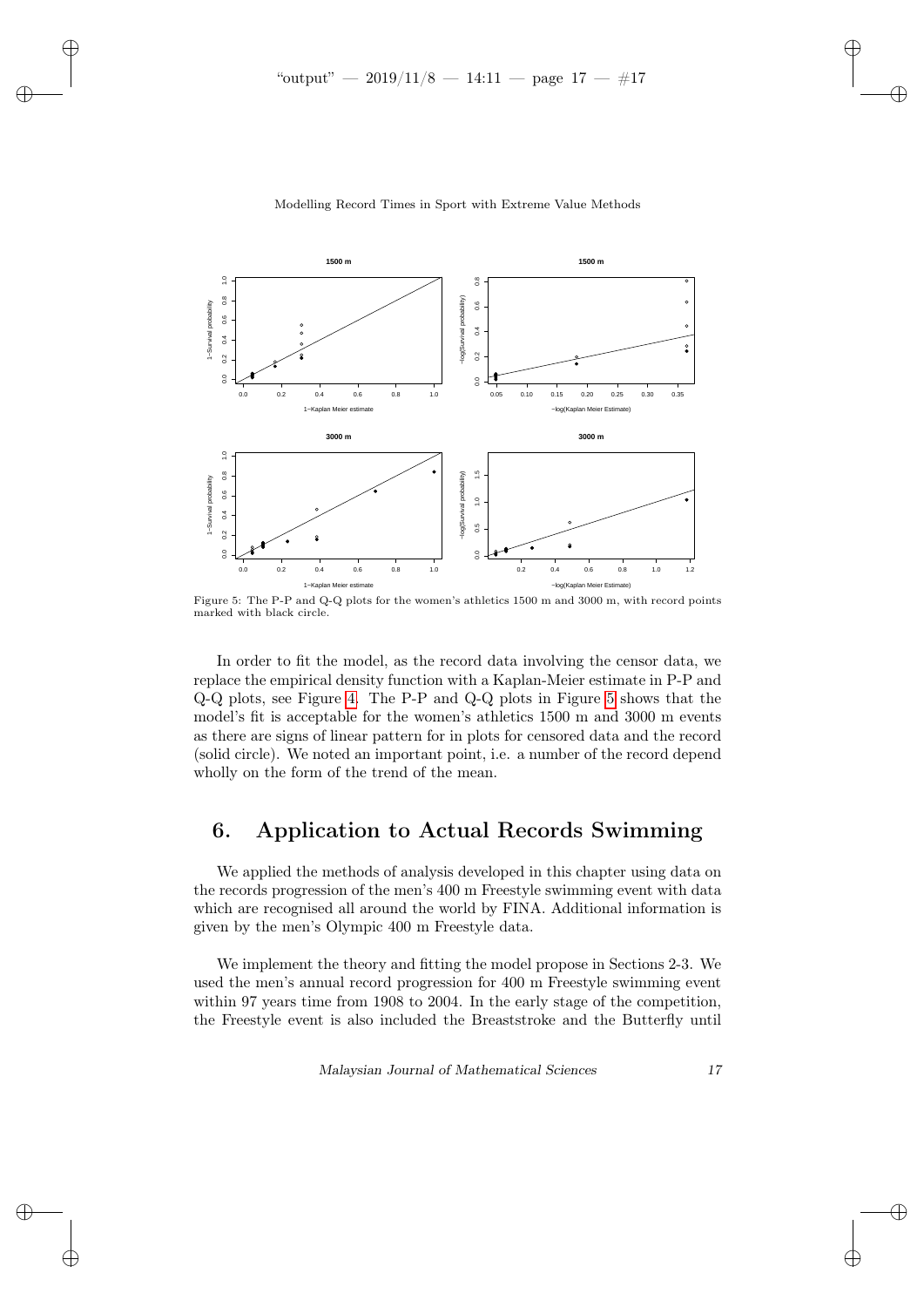✐

✐

✐

#### author

1953, when these two styles where separated from the Freestyle event.

Dealing with record data always led us to loose information regarding the trend in mean of true performance of the men's 400 m Freestyle. In order to overcome this missing information from record progression data, we will used the gold medallist of the men's Olympic 400 m Freestyle swimming events from 1908 to 2004 to obtain the trend on the mean.

We initially minimize the Equation [\(10\)](#page-12-0) for the Olympic event to obtain the non-parametric trend in mean  $\hat{g}_t$  (not shown here). This Fisher scoring method is capable in dealing with complexes trend in mean compared to parametric method, see [Adam](#page-19-4) [\(2007\)](#page-19-4).

<span id="page-17-0"></span>![](_page_17_Figure_6.jpeg)

Figure 6: The maximum (upper line) and the minimum (lower line) value of the simulation record progression with  $m = 33$  where m is the number of record have been simulated using  $\hat{q}_t$ ,  $\hat{\sigma}_{rec} = 5.32$ and  $\hat{\xi}_{rec} = -0.202$ .

Figure [6](#page-17-0) shows that using the parameter estimates for the record progression using information from the men's Olympic events gives a fairly good fit compared to the observed records. More than 80% of the observed records are within the acceptance area (between the maximum and the minimum of simulated records). In Figure [7,](#page-18-0) the proposed P-P and Q-Q plots showed a good fit for the model.

We treated the event in 1908 as  $r_0$ , which means that it is not a considered as a record. Then there are 45 record have been recorded until 2004 for the

18 Malaysian Journal of Mathematical Sciences

✐

✐

✐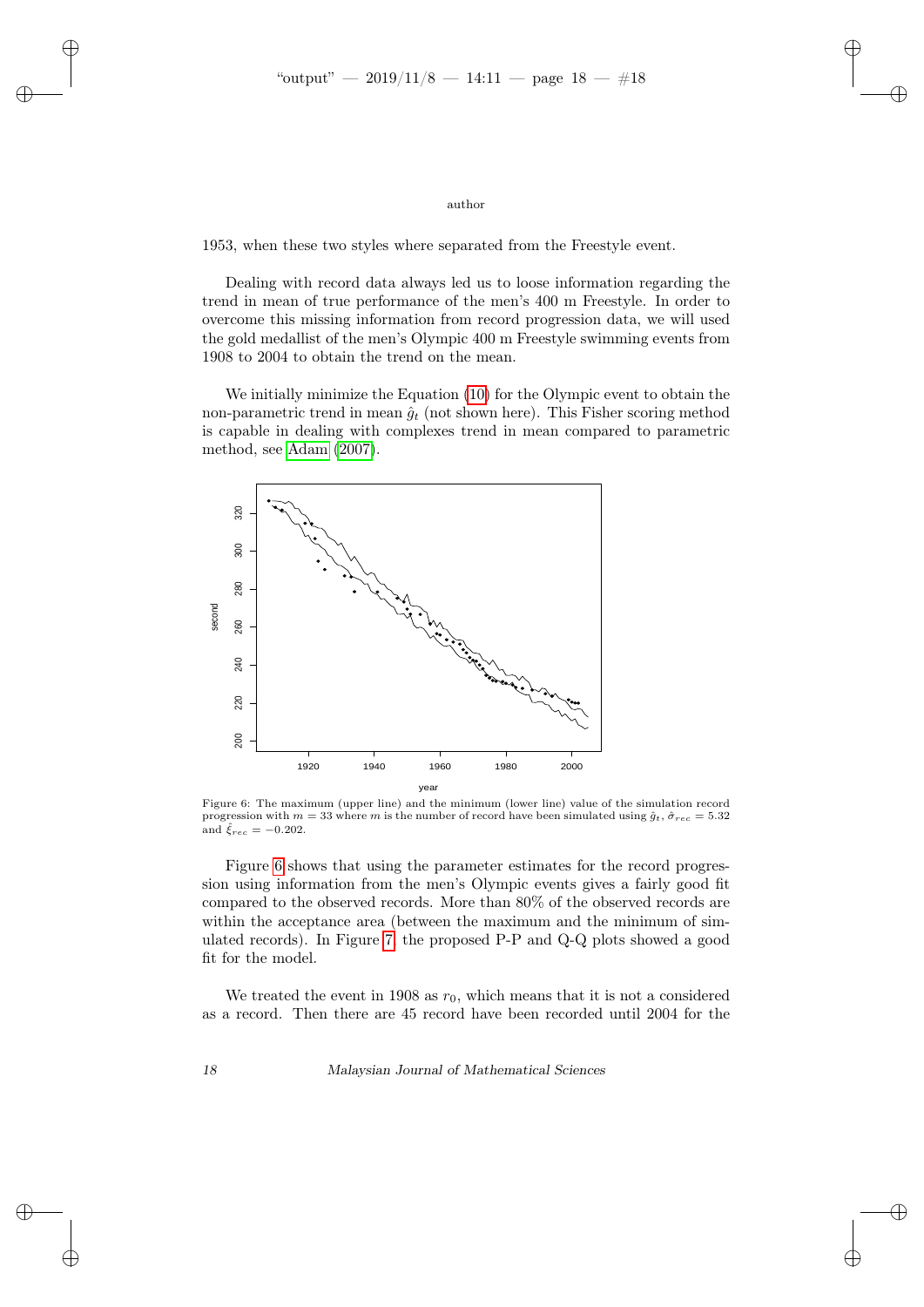✐

✐

✐

![](_page_18_Figure_1.jpeg)

<span id="page-18-0"></span>Modelling Record Times in Sport with Extreme Value Methods

Figure 7: The P-P (left) and Q-Q (right) plots using Kaplan Meier estimation for record progression and censored data using method II in Section 3.

recognised men's 400 m Freestyle swimming events. From simulation of  $m = 33$ times of record progression, the record have been broken between 34 to 50 times tabulated in Table [2,](#page-18-1) inclusively with the average record breaking is 43 times (further indicate that the simulated model is approximately similar with the real model). Noted that we only considered the annual progression of the best performance by men's 400 m Freestyle swimmer each years.

<span id="page-18-1"></span>Table 2: Summary result of the number of records broken from  $m = 33$  of simulation data using  $\hat{g}_t$ ,  $\hat{\sigma}_{rec}$  and  $\hat{\xi}_{rec}$ .

| m  | true | minima | median | mean | maximiim |
|----|------|--------|--------|------|----------|
| 33 |      |        |        |      |          |

From the minimizing the log-likelihood of Equation [\(13\)](#page-13-1), the parameter estimates for  $\hat{\sigma}_{rec}$  is 5.32(0.79) and for  $\hat{\xi}_{rec}$  is -0.202(0.089). The estimate of  $\sigma_{rec}$  values is quite similar with  $\sigma_{Olympic}$  (5.625) indicate that the model proposed from Equation [\(6\)](#page-8-0) is good.

Malaysian Journal of Mathematical Sciences 19

✐

✐

✐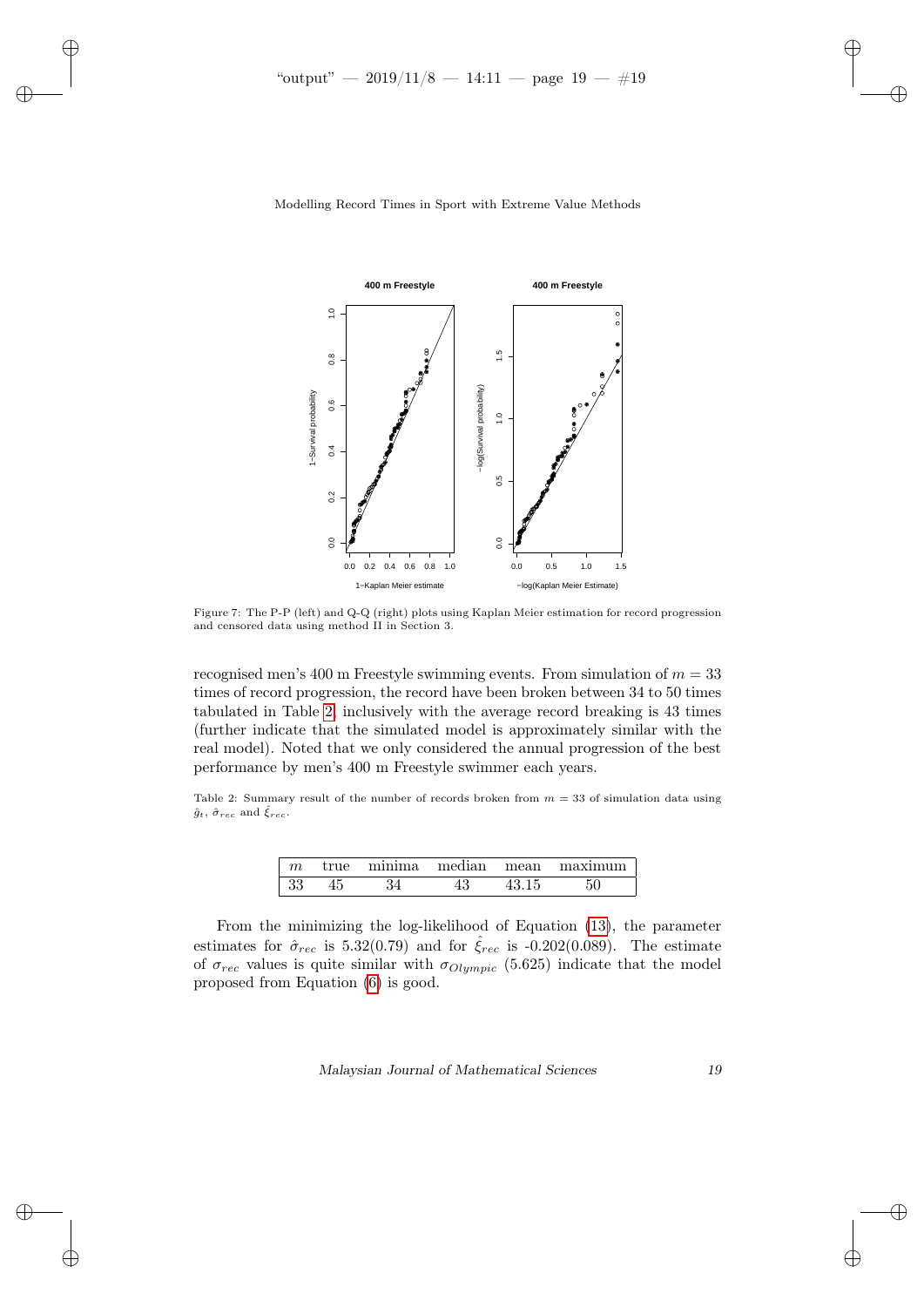✐

✐

✐

author

## 7. Concluding Remarks

We have introduced a new method to analysis the progression of record data. We use the Poisson processes in order to build the joint density function for the record data. We have also introduced a new test for goodness-o-fit for the records. To account for trends in the underlying data the records are drawn from we used information from another existing events e.g. for the swimming record analysis we used the performance of the swimmers from Olympic event to estimate the non-parametric trend in mean. We limited the study to annually data which mean that if in a year few record broken events occurred we will stick to the latter record in our study.

We have also introduced two goodness-of-fit methods how to test the fitting model for the record progression data i.e. the tolerance regions of the model using some simulation data from estimated parameters and if we treated the record data as a censored type of extreme data, we used the P-P and Q-Q plots as alternative model diagnostics. To proceed the tolerance regions and plots we still need an information from another existing events.

The only drawback of the methods proposed here is that they require a higher capability of computer power. Two main aspects consume most computer ability: Fisher scoring method in estimating  $\hat{g}_t$  and when constructing the tolerance region for the new proposed goodness of fit procedure.

## References

- <span id="page-19-4"></span>Adam, M. B. (2007). *Extreme Value Modelling for Sports Data*. PhD thesis, Lancaster University, Lancaster, UK.
- <span id="page-19-2"></span>Adam, M. B. and Tawn, J. A. (2011). Modification of Pickand's dependent for ordered bivariate extreme distribution. Communications in Statistics: Theory and Methods, 40(9):1687–1700.
- <span id="page-19-3"></span>Adam, M. B. and Tawn, J. A. (2012). Bivariate extreme analysis of Olympic swimming data. Journal of Statistical Theory and Practice, 6(3):510–523.
- <span id="page-19-0"></span>Ahsanullah, M. (2004). Record Values -Theory and Application. University Press of America, Oxford.
- <span id="page-19-1"></span>Ahsanullah, M. and Bhoj, D. S. (1996). Record values of extreme value distributions and a test for domain of attraction of type i extreme value distribution. Sankhyâ: The Indian Journal of Statistics, 58:151–158. Series B.

✐

✐

✐

✐

20 Malaysian Journal of Mathematical Sciences